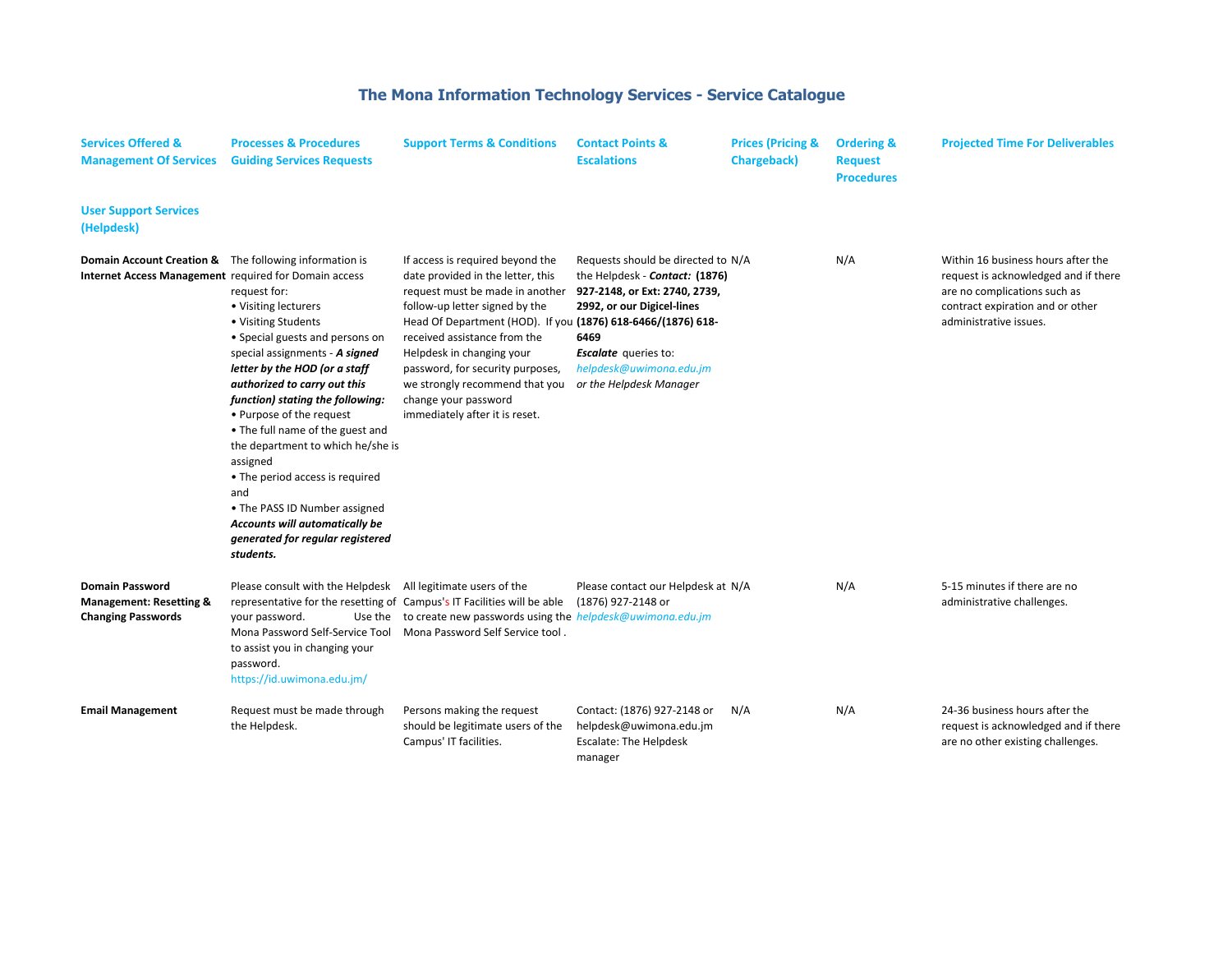| <b>OurVLE Password</b><br>Management                                                                              | Please visit this site for help<br>https://id.uwimona.edu.jm/                                                           | The person making this request<br>should be a course Co-ordinator,<br>Lecturer or Student who is<br>authorized to manage or is<br>registered for the course/s. If you<br>received assistance from the<br>Helpdesk in changing your<br>password, we strongly<br>recommend that you change your<br>password immediately after it is<br>reset. | Please contact our Helpdesk at N/A<br>(1876) 927-2148 or<br>helpdesk@uwimona.edu.jm                                      | N/A | 5-15 minutes if there are no<br>administrative challenges.                                                |
|-------------------------------------------------------------------------------------------------------------------|-------------------------------------------------------------------------------------------------------------------------|---------------------------------------------------------------------------------------------------------------------------------------------------------------------------------------------------------------------------------------------------------------------------------------------------------------------------------------------|--------------------------------------------------------------------------------------------------------------------------|-----|-----------------------------------------------------------------------------------------------------------|
| <b>Banner Students - Student</b><br><b>Administration System/SAS</b><br><b>Password Reset</b>                     | Please visit this site for help<br>https://id.uwimona.edu.jm/                                                           | our users, users will be asked to<br>provide answers to a few<br>questions.                                                                                                                                                                                                                                                                 | In order to increase IT security for Please contact our Helpdesk at N/A<br>(1876) 927-2148 or<br>helpdesk@uwimona.edu.jm | N/A | 5-15 minutes if there are no<br>administrative challenges.                                                |
| Management                                                                                                        | Banner Finance Performance Request must be made through<br>the Helpdesk.                                                | Persons making the request<br>should be legitimate users of the<br>system.                                                                                                                                                                                                                                                                  | Please contact our Helpdesk at N/A<br>(1876) 927-2148 or<br>helpdesk@uwimona.edu.jm                                      | N/A | 3-8 business hours after the request<br>is acknowledged and if there are no<br>other existing challenges. |
| <b>Bursary Online Student</b><br>System/BOSS Password<br>Reset                                                    | Please visit this site for help<br>https://id.uwimona.edu.jm/                                                           | Persons making the request<br>should be legitimate users of the<br>system.                                                                                                                                                                                                                                                                  | Please contact our Helpdesk at N/A<br>(1876) 927-2148                                                                    | N/A | 5-15 minutes if there are no<br>challenges.                                                               |
| <b>PeopleSoft Performance</b><br>Management                                                                       | Provide your full name and your<br>UWI Identification Card/Number<br>to the Helpdesk staff.                             | For security purposes, it is<br>recommended that customers<br>change their password<br>immediately after it is reset. Only<br>walk-in customers with their UWI<br>Identification Card can obtain this<br>service, or persons who can be<br>identified over the phone.                                                                       | Please contact our Helpdesk at N/A<br>(1876) 927-2148                                                                    | N/A | 5-15 minutes if there are no<br>challenges.                                                               |
| <b>Viewing PeopleSoft</b><br>Compensation History, Book<br>Grant activities & Absence<br>balances                 | Provide your full name and your<br>Information: Pay cheque and UWI Identification Card/Number<br>to the Helpdesk staff. | Confidential questions will be<br>asked to ensure security of the<br>users' access.                                                                                                                                                                                                                                                         | Please contact our Helpdesk at N/A<br>(1876) 927-2148 or<br>helpdesk@uwimona.edu.jm                                      | N/A | 5-15 minutes if there are no<br>challenges.                                                               |
| <b>Turnitin Access:</b><br>• Provide information to the<br><b>Turnitin link</b><br>• Assist users to create their | Provide your full name and your<br>UWI Identification Card/Number<br>to the Helpdesk staff.                             | The system will only be able to<br>generate accounts for registered<br>students.                                                                                                                                                                                                                                                            | Please contact our Helpdesk at N/A<br>(1876) 927-2148 or<br>helpdesk@uwimona.edu.jm                                      | N/A | Within 5 minutes.                                                                                         |

account in Turnitin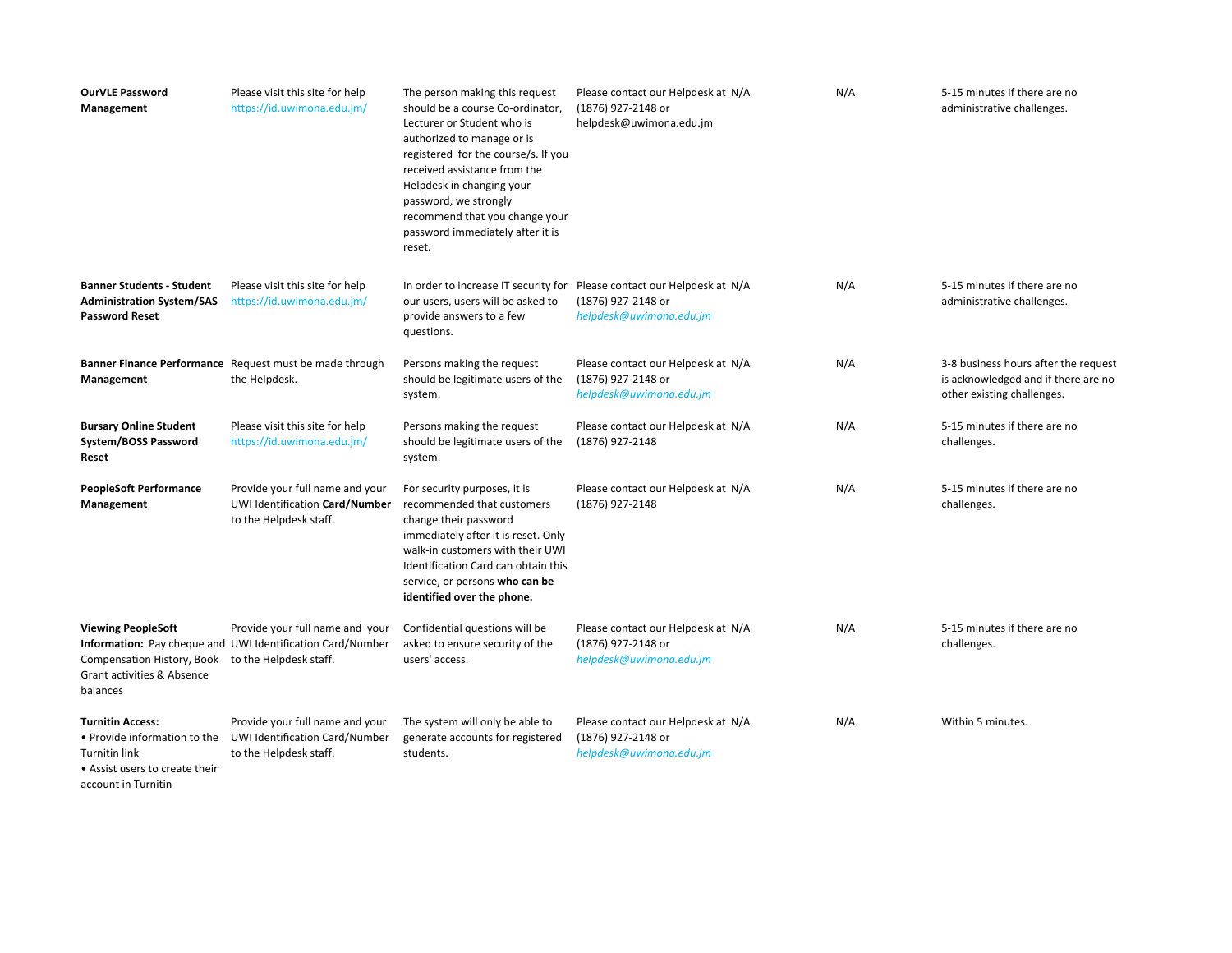| <b>Administration System</b>                           | Adding Grades in the Student Request must be made through<br>the Helpdesk.                                                                                                                                                                                                                                                                                                                                                                                                                                                                                               | The user must be a Lecturer or is<br>authorized to make this request.                         | Please contact our Helpdesk at N/A<br>(1876) 927-2148 or<br>helpdesk@uwimona.edu.jm                                           |     | N/A | 30 minutes - 3 business hours after<br>the request is acknowledged and if<br>there are no other existing<br>challenges.                            |
|--------------------------------------------------------|--------------------------------------------------------------------------------------------------------------------------------------------------------------------------------------------------------------------------------------------------------------------------------------------------------------------------------------------------------------------------------------------------------------------------------------------------------------------------------------------------------------------------------------------------------------------------|-----------------------------------------------------------------------------------------------|-------------------------------------------------------------------------------------------------------------------------------|-----|-----|----------------------------------------------------------------------------------------------------------------------------------------------------|
| <b>Mona Messaging Service/</b><br><b>Announcements</b> | Direct all Mona Messaging request Provisions are made for notices<br>to:<br>• announcements@uwimona.edu. • Death announcements<br><i>im</i> (no less than seven (7)<br>business days before the notice is electricity and water supplies<br>expected to be posted.<br>• All notices should be carefully<br>proof-read before they are<br>submitted for dissemination<br>• Advisory for intended target<br>group/s is required: For example<br>• Students<br>• Academic Staff only<br>$-HODs$<br>•Unions<br>$\cdot$ All<br>•All Employees or<br>Students & All Employees. | that are deemed critical such as:<br>. Disruptions in the availability of<br>• Weather alerts | <b>Main Contact:</b><br>announcements@uwimona.e<br>du.jm<br><b>Escalate to:</b><br>1: Jody-Kay Jackson<br>2: Helpdesk manager | N/A | N/A | Announcements can be<br>disseminated within the seven day<br>period, depending on the volume<br>and category of notices waiting to be<br>released. |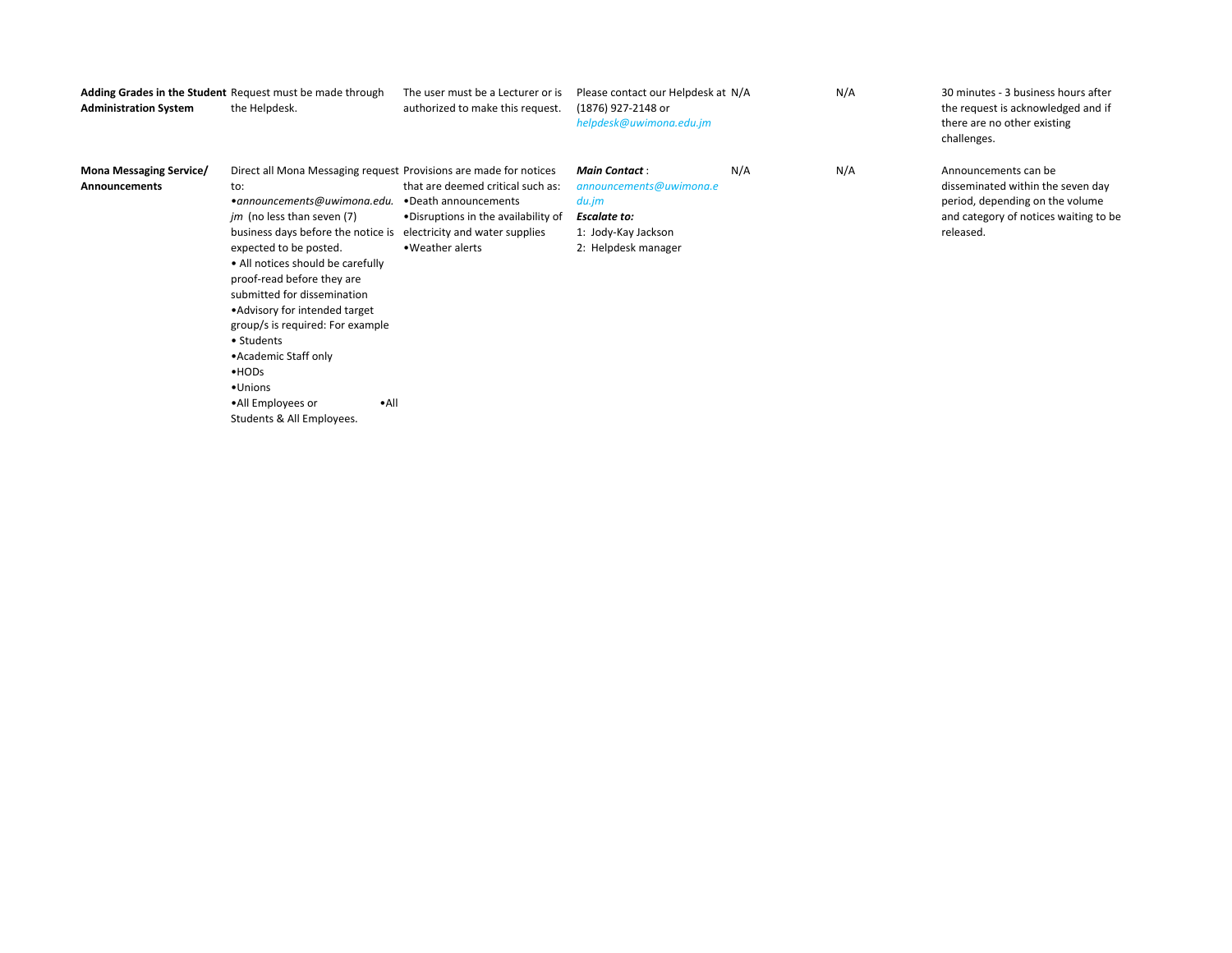| <b>Dell Computer Hardware</b><br><b>Management for machines</b><br>owned by the UWI or<br>purchased through the<br><b>Procurement Office of MITS:</b><br>• Computer Functionality &<br>Assessment<br>• Replacement of Hardware<br>• Operating System Updates<br>• Reinstallation of Operating<br>System<br>• Recommendation for<br>Computer Replacement | General Hardware Computer<br>problems are reported to the<br>Helpdesk via telephone or email.<br><b>Step 1)</b> Trouble shooting is done<br>over the phone to detect if the<br>problem can be solved<br>immediately. Step 2) If the<br>problem cannot be resolved over<br>the phone, then we ask for the<br>machine/computer to be<br>delivered to the MITS department<br>for further troubleshooting and<br>diagnostics testing. Step 3) After<br>the machine is delivered at MITS,<br>it is logged in the DELL Report's<br>Log Book. Thereafter, it is logged<br>in our job tracking Database and<br>assigned to an Information<br>Technologist. Step 4) Further<br>troubleshooting procedures are<br>carried out, If the problems are<br>not resolved, at this level the<br>problem is escalated to a Dell<br>Technician. At this point the | will only be replaced by Dell if the (1876) 927-2148<br>PC/Peripheral is under warranty at Escalate:<br>the time the problem is detected. helpdesk@uwimona.edu.jm<br>Whenever you are logging a<br>hardware related problem, please<br>provide us with the computer<br>Service Tag, Express Service Code,<br>defects and errors if known. | Please note that computer parts Please contact our Helpdesk at N/A                               | N/A | Approximately 2-3 normal business<br>days for stocked devices or 2-3<br>weeks to source the parts from Dell.                                                                                                                                                                                          |
|---------------------------------------------------------------------------------------------------------------------------------------------------------------------------------------------------------------------------------------------------------------------------------------------------------------------------------------------------------|------------------------------------------------------------------------------------------------------------------------------------------------------------------------------------------------------------------------------------------------------------------------------------------------------------------------------------------------------------------------------------------------------------------------------------------------------------------------------------------------------------------------------------------------------------------------------------------------------------------------------------------------------------------------------------------------------------------------------------------------------------------------------------------------------------------------------------------------|-------------------------------------------------------------------------------------------------------------------------------------------------------------------------------------------------------------------------------------------------------------------------------------------------------------------------------------------|--------------------------------------------------------------------------------------------------|-----|-------------------------------------------------------------------------------------------------------------------------------------------------------------------------------------------------------------------------------------------------------------------------------------------------------|
| <b>Operating Systems</b><br>Management                                                                                                                                                                                                                                                                                                                  | problem is reported to Dell via E-<br>mail, Live Chat or Phone.<br>Provide your full name and your<br>UWI Identification Card/Number<br>to the Helpdesk staff                                                                                                                                                                                                                                                                                                                                                                                                                                                                                                                                                                                                                                                                                  | Students must present their UWI<br>ID to the Helpdesk staff assisting<br>them.                                                                                                                                                                                                                                                            | Please contact our Helpdesk at<br>(1876) 927-2148<br><b>Escalate:</b><br>helpdesk@uwimona.edu.jm |     | 20 minutes to over an hour<br>depending on the complexities<br>involved.                                                                                                                                                                                                                              |
| <b>Computer Virus &amp; Malware</b><br><b>Management for UWI</b><br><b>Computers</b>                                                                                                                                                                                                                                                                    | These requests are managed<br>through the Helpdesk. This<br>process starts with<br>troubleshooting over the<br>telephone. An Information<br>Technologists may visit the<br>customer to complete the task if it<br>cannot be managed remotely.                                                                                                                                                                                                                                                                                                                                                                                                                                                                                                                                                                                                  | The computer must be owned by<br>the UWI                                                                                                                                                                                                                                                                                                  | Please contact our Helpdesk at N/A<br>(1876) 927-2148                                            | N/A | 10-20 minutes to ascertain if the<br>virus was removed or quarantined by<br>the antivirus (this process is done<br>over the phone)<br>24-36<br>business hours or more depending<br>on the problems resulted from the<br>computer virus, the type of virus and<br>the time needed to find a virus fix. |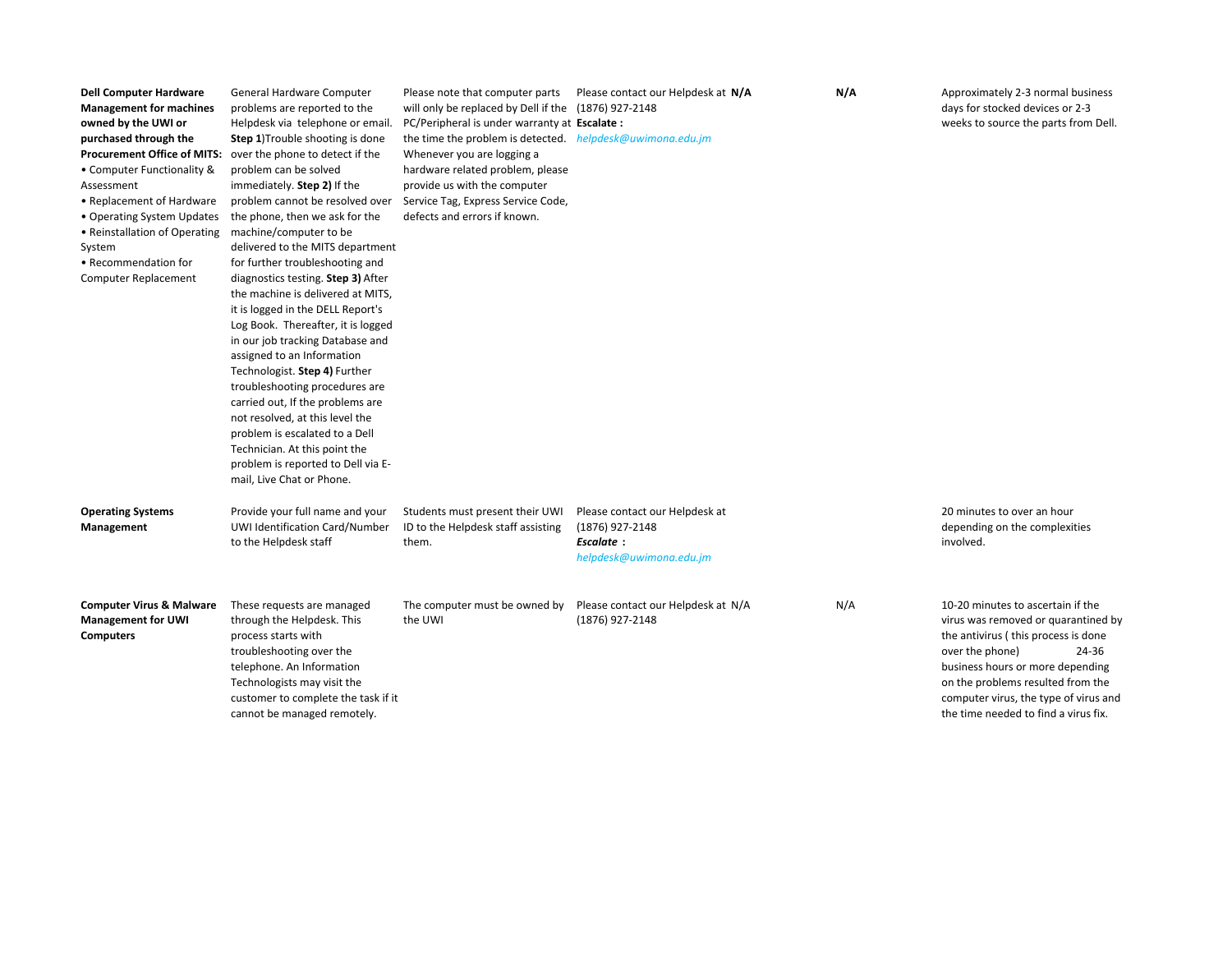| <b>Computer Virus &amp; Malware</b><br><b>Management for Students</b>           | Students with laptops that have<br>no virus protection are assisted<br>accordingly: • Recommendation<br>is made for students to download<br>free antivirus software<br>. For those who take in their<br>laptops, antivirus software is<br>downloaded and installed on their<br>machines<br>•They are<br>also trained how to perform<br>scanning                                                                                                                                                                                                                                                                                                                                                                                                                                                                                                                                        | ID to the Helpdesk staff assisting.<br>Please note that we do not<br>provide general hardware<br>support for students' machines | Students must present their UWI Please contact our Helpdesk at N/A<br>(1876) 927-2148 | N/A | 5-10 minutes for installation of an<br>antivirus software - 15-20 minutes<br>(on average) if an expired antivirus<br>software is to be uninstalled (this is<br>optional) - Worst case scenario 45-<br>60 minutes |
|---------------------------------------------------------------------------------|----------------------------------------------------------------------------------------------------------------------------------------------------------------------------------------------------------------------------------------------------------------------------------------------------------------------------------------------------------------------------------------------------------------------------------------------------------------------------------------------------------------------------------------------------------------------------------------------------------------------------------------------------------------------------------------------------------------------------------------------------------------------------------------------------------------------------------------------------------------------------------------|---------------------------------------------------------------------------------------------------------------------------------|---------------------------------------------------------------------------------------|-----|------------------------------------------------------------------------------------------------------------------------------------------------------------------------------------------------------------------|
| <b>USB Flash Drive Virus &amp;</b><br><b>Malware Management for</b><br>Students | The flash drive is assessed by a<br>Helpdesk staff. If the drive is<br>accessible it is then scanned for<br>virus, the virus is then removed.                                                                                                                                                                                                                                                                                                                                                                                                                                                                                                                                                                                                                                                                                                                                          | Students must present their UWI<br>ID to the Helpdesk staff assisting.                                                          | Please contact our Helpdesk at N/A<br>(1876) 927-2148 or<br>helpdesk@uwimona.edu.jm   | N/A | 10-20 minutes depending on the size<br>of the flash drive & the number of<br>files it contains - This request is a<br>low priority when there is a high<br>demand for other services.                            |
| Data Recovery & Data<br><b>Backup for UWI Owned</b><br><b>Machines</b>          | computer and the user is<br>informed of the appropriate steps accordingly.<br>to take to restore the data.<br>. If the data is perceived to be<br>permanently deleted or lost due<br>to a system failure, the PC is then<br>taken to MITS by the user for<br>further analysis<br>• A ticket is then generated and<br>the job is assigned to an<br>Information Technologist<br>• The Information Technologist<br>removes the hard drive and runs<br>the appropriate processes to<br>recover the data.<br>• The recovered data is then<br>stored on an external drive until<br>the hard drive is reinstalled or if<br>the drive is no longer operating<br>effectively, recommendation is<br>made for replacement<br>• If the data is urgently needed by<br>the user it is returned to the user<br>via DVD, CD-ROM or transferred<br>to the user's personal<br>recommended storage device | • Troubleshooting is done on the Only computers which are owned<br>by the UWI will be serviced                                  | Please contact our Helpdesk at N/A<br>(1876) 927-2148 or<br>helpdesk@uwimona.edu.jm   | N/A | 8 - 16 business hours or more<br>depending on the complexities<br>involved.                                                                                                                                      |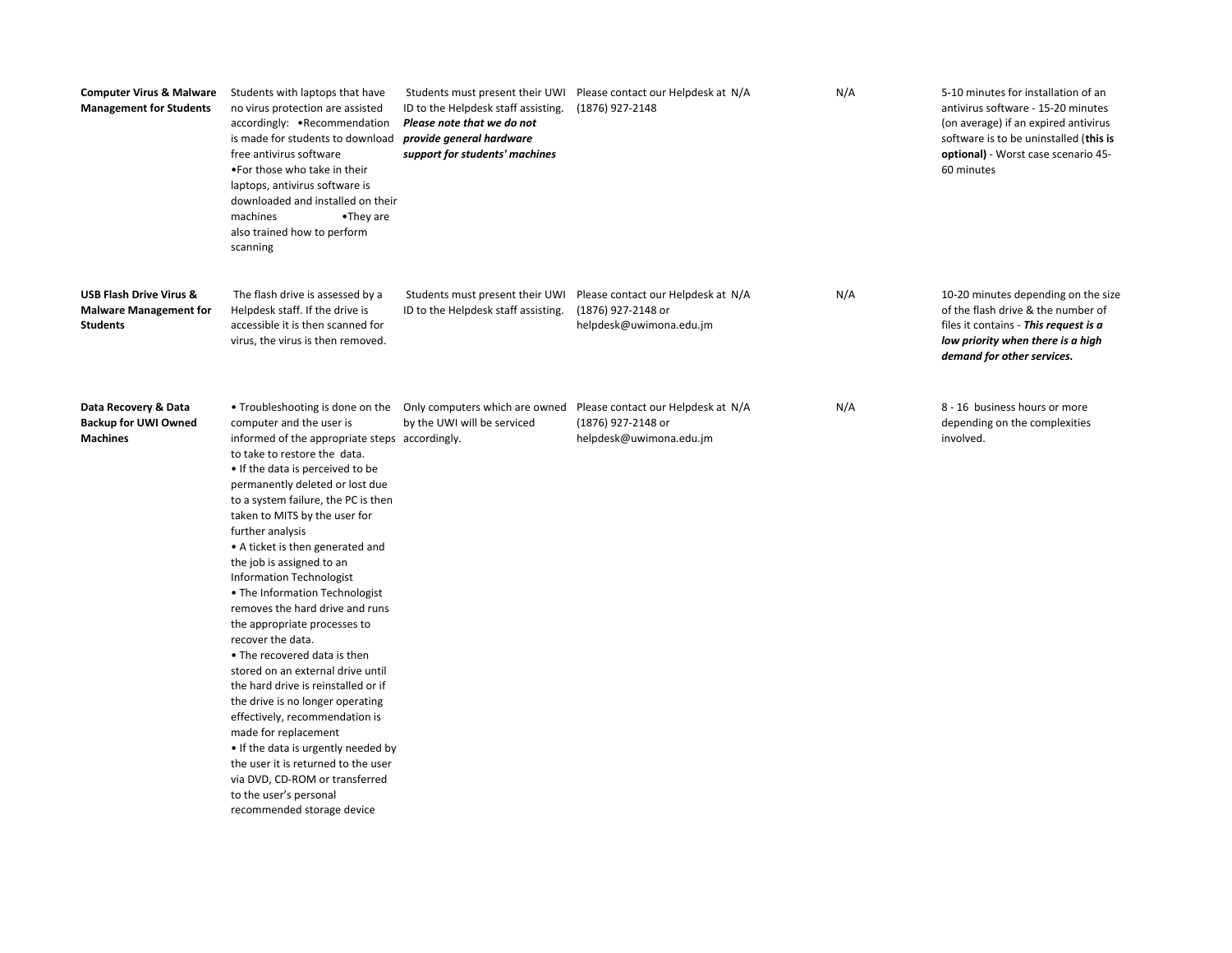| <b>USB Flash Drive Data</b><br>Recovery & Data backup for<br>students                                                                                                                                                                                                                                                   | • The flash drive is assessed by a<br>Helpdesk staff<br>• If the drive is accessible it is then<br>scanned, this initialized the<br>recovery process<br>• The time taken for this process is<br>dependent on the size and the<br>number of files on the flash drive<br>. In some cases, not all files are<br>recovered after the process is<br>completed (depending on damage<br>done)<br>Please note that this request is<br>low priority whenever there is a<br>high demand for other services. | Students must present their UWI<br>ID to the Helpdesk staff assisting | Please contact our Helpdesk at N/A<br>(1876) 927-2148 or<br>helpdesk@uwimona.edu.jm          |                                                                    | N/A                             | 30 - 60 minutes depending on the<br>size, type and number of files on the<br>device.           |
|-------------------------------------------------------------------------------------------------------------------------------------------------------------------------------------------------------------------------------------------------------------------------------------------------------------------------|---------------------------------------------------------------------------------------------------------------------------------------------------------------------------------------------------------------------------------------------------------------------------------------------------------------------------------------------------------------------------------------------------------------------------------------------------------------------------------------------------|-----------------------------------------------------------------------|----------------------------------------------------------------------------------------------|--------------------------------------------------------------------|---------------------------------|------------------------------------------------------------------------------------------------|
| <b>Owned Computers</b>                                                                                                                                                                                                                                                                                                  | Software Installation for UWI A software requisition form must Confidential information will be<br>be completed and signed by<br>HOD/Manager - The purpose for<br>the request and the number of<br>copies required must be given.<br>The form can be obtained at<br>(http://www.mona.uwi.edu/mits/<br>) go to forms on the right side of<br>the page and select Software<br>Requisition.                                                                                                          | requested in order to protect the<br>University's business.           | Please contact our Helpdesk at Charging is<br>(1876) 927-2148 or<br>helpdesk@uwimona.edu.jm  | dependent on<br>whether the<br>department is UGC<br>funded or not. | N/A                             | Within 24 business hours after the<br>request is acknowledged and the<br>request is confirmed. |
| <b>Software Available to Staff</b><br>for their Personal Machine<br>Adobe:<br>• Acrobat Professional 10<br>(Windows & Mac)<br>.Illustrator CS5 (Windows &<br>Mac)<br>• Photoshop CS5 (Windows &<br>•Premier<br>Mac)<br>Professional CS5.5<br>(Windows & Mac)<br>Microsoft<br>•Project<br>·2010 Visio 2010<br>•Windows 7 | Request must be made through<br>the Helpdesk. Students must<br>present their UWI ID to prove they University's business.<br>are legitimate students.                                                                                                                                                                                                                                                                                                                                              | Confidential information will be<br>requested in order to protect the | Please contact our Helpdesk at Costs can be<br>(1876) 927-2148 or<br>helpdesk@uwimona.edu.jm | obtained at the<br>Helpdesk                                        | The cost is per<br>installation | Within 24 business hours after the<br>request is acknowledged and the<br>request is confirmed. |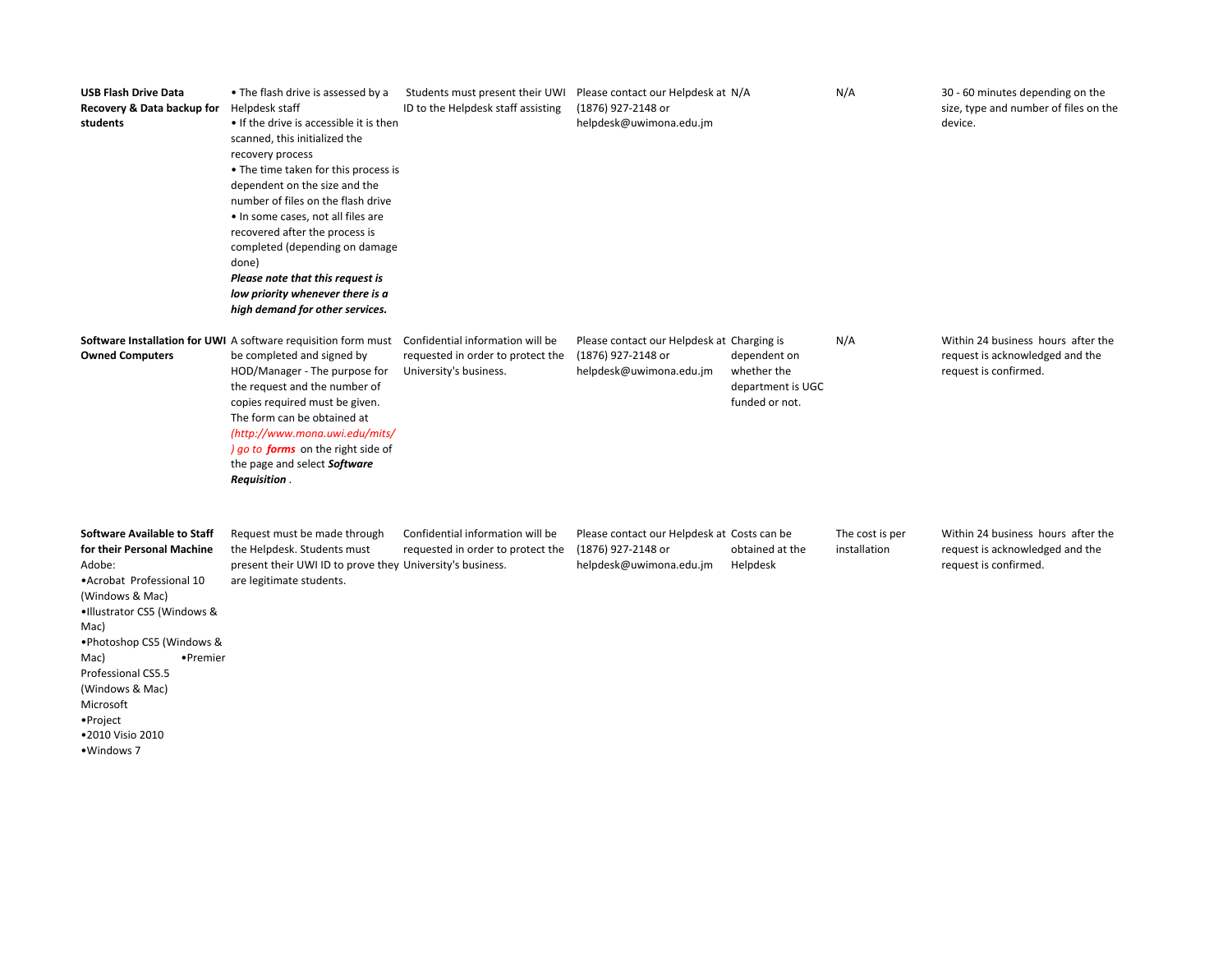| <b>Software Available to</b><br><b>Students</b><br>Adobe:<br>• Acrobat Professional 10<br>(Windows & Mac)<br>.Illustrator CS5 (Windows &<br>Mac)<br>•Photoshop<br>CS5 (Windows & Mac)<br>• Premier Professional CS.5.5<br>(Windows & Mac)<br>•Microsoft Windows 7 | Request must be made through<br>the Helpdesk. Students must<br>present their UWI ID to prove they University's business.<br>are legitimate students.                                                                                                                                                                                                                                                                                                                                                                                                                                                             | Confidential information will be<br>requested in order to protect the                                                                                                                                                                                            | Please contact our Helpdesk at Costs can be<br>(1876) 927-2148 or<br>helpdesk@uwimona.edu.jm | obtained at the<br>Helpdesk | The cost is per<br>installation | Within 24 business hours after the<br>request is acknowledged and the<br>request is confirmed. |
|-------------------------------------------------------------------------------------------------------------------------------------------------------------------------------------------------------------------------------------------------------------------|------------------------------------------------------------------------------------------------------------------------------------------------------------------------------------------------------------------------------------------------------------------------------------------------------------------------------------------------------------------------------------------------------------------------------------------------------------------------------------------------------------------------------------------------------------------------------------------------------------------|------------------------------------------------------------------------------------------------------------------------------------------------------------------------------------------------------------------------------------------------------------------|----------------------------------------------------------------------------------------------|-----------------------------|---------------------------------|------------------------------------------------------------------------------------------------|
| <b>Open Source Software:</b><br>$\bullet$ Gimp<br>·Inkscape<br>$\bullet$ Xmind<br>•Open Office<br>•CamStudio<br>$\bullet$ PSPP<br>•OpenProj                                                                                                                       | Request must be made through<br>the Helpdesk.                                                                                                                                                                                                                                                                                                                                                                                                                                                                                                                                                                    | The Open Source Products are<br>compatible with all operating<br>systems.                                                                                                                                                                                        | Please contact our Helpdesk at N/A<br>(1876) 927-2148 or<br>helpdesk@uwimona.edu.jm          |                             | N/A                             | 5-10 minutes if there are no<br>computer operational issues.                                   |
| <b>Wireless Access</b>                                                                                                                                                                                                                                            | The Helpdesk staff first ascertains<br>if the laptop has wireless<br>capability (internal or external<br>wireless cards). If card is present<br>users are then informed of how to UWI hotspot:<br>access the wireless network and<br>locations where wireless is<br>available. For users who are<br>unable to access the wireless<br>network due to authentication<br>issues this is resolved by a domain listed<br>reset. If the user is unable to<br>browse outside of the intranet or<br>has an invalid IP address specific<br>settings and configurations are<br>checked and updated to resolve<br>the issue | Students must present their UWI<br>ID to the Helpdesk staff assisting.<br>If a laptop has the following<br>software it will affect access to the<br>• LimeWire<br>•FrostWire<br>• U Torrent<br>• Bit Torrent and any torrent or<br>any pear to pear software not | Please contact our Helpdesk at N/A<br>(1876) 927-2148 or<br>helpdesk@uwimona.edu.jm          |                             | N/A                             | 5-25 minutes depending on the<br>complexities involved.                                        |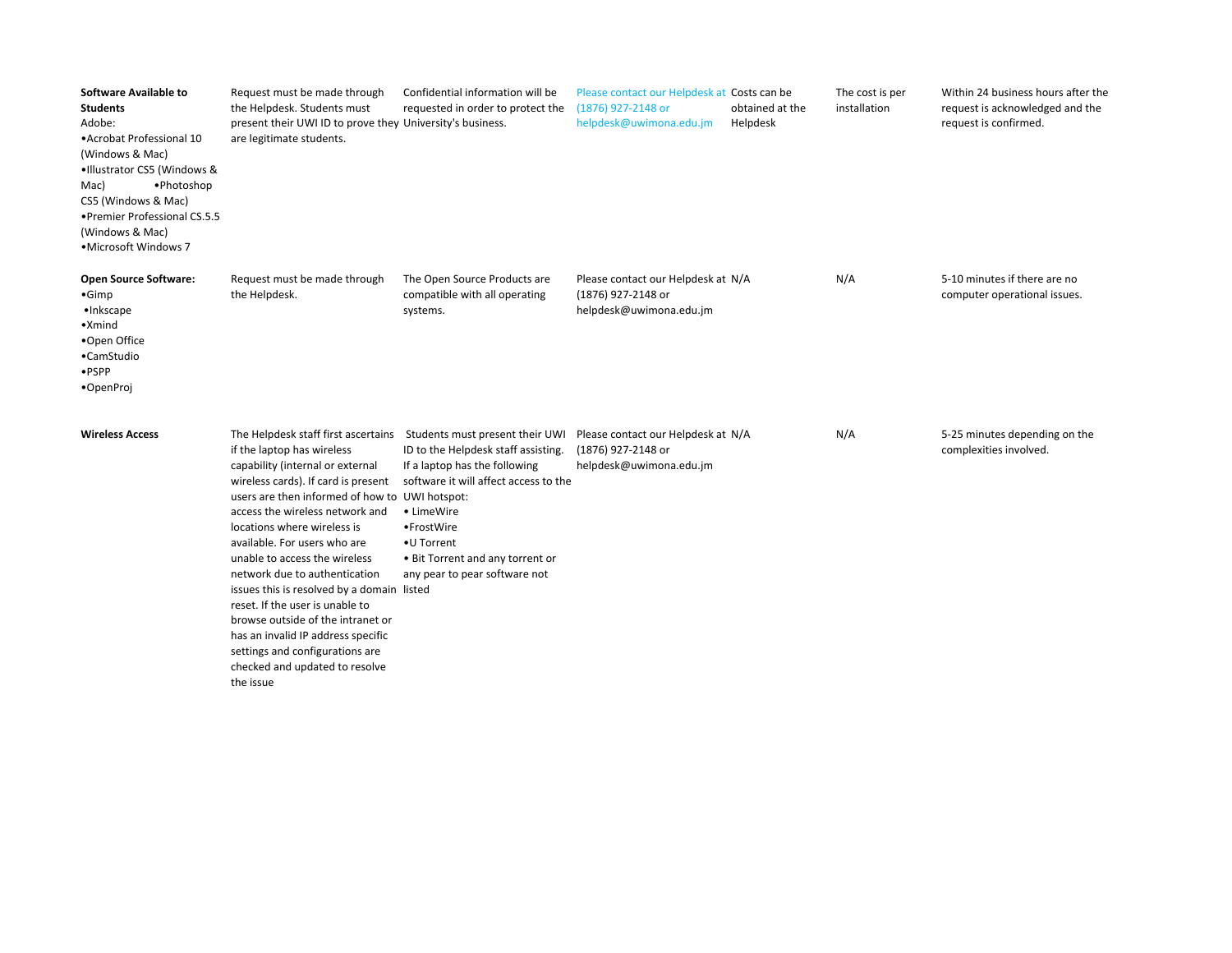| <b>Configuration of cell phones</b> For cell phone users whose                               | for network & e-mail access devices are able to access our<br>wireless network but are unable<br>to access the wireless due to<br>authentication issues. This is<br>resolved by a domain reset. Other<br>issues such as browsing or<br>connectivity issues require the<br>configuration of the devices' proxy<br>or network settings. Email access<br>via Black Berry devices can be<br>done from the hand set or via the<br>web interface of the service<br>provider. | ID to the Helpdesk staff assisting | Students must present their UWI Please contact our Helpdesk at N/A<br>(1876) 927-2148 or<br>helpdesk@uwimona.edu.jm                                                                                                     | N/A | 5-25 minutes depending on the<br>complexities involved.                                                |
|----------------------------------------------------------------------------------------------|------------------------------------------------------------------------------------------------------------------------------------------------------------------------------------------------------------------------------------------------------------------------------------------------------------------------------------------------------------------------------------------------------------------------------------------------------------------------|------------------------------------|-------------------------------------------------------------------------------------------------------------------------------------------------------------------------------------------------------------------------|-----|--------------------------------------------------------------------------------------------------------|
| <b>Internet Access for special</b><br>events: Academic<br>confrences, Seminars,<br>Workshops | • A written & signed request must Request must me made 10<br>be sent to the Helpdesk manager business days prior to the<br>. The request must include details intended date of the event.<br>of the event<br>• The dates the service is needed<br>and<br>• The layout of the area                                                                                                                                                                                      |                                    | Please contact our Helpdesk at Charging is based on N/A<br>(1876) 927-2148 or<br>whether the<br>helpdesk@uwimona.edu.jm<br>department is UGC<br>Contact Alethia Afflick-<br>funded or not.<br>Mitchell, Andrew Saunders |     | This is dependent on the size and<br>layout of the zone.                                               |
| Loss of Network Connectivity If you are not able to do the                                   | following:<br>• Access Intranet Resources<br>• Browse the Web<br>• Print<br>Please contact the Helpdesk for<br>analysis of the problem                                                                                                                                                                                                                                                                                                                                 | of the Campus network facilities.  | The user must be a legitimate user Please contact the Helpdesk at N/A<br>(1876) 927-2148 or<br>helpdesk@uwimona.edu.jm                                                                                                  | N/A | Resolution can be lengthy depending<br>on the nature of the problem for<br>example switch replacement. |
| <b>Adding Computers to the</b><br>Domain                                                     | Request must be made through<br>the Helpdesk                                                                                                                                                                                                                                                                                                                                                                                                                           | the UWI                            | The computers must be owned by Please contact the Helpdesk at N/A<br>(1876) 927-2148 or<br>helpdesk@uwimona.edu.jm                                                                                                      | N/A | Within 24 business hours after the<br>request is acknowledged.                                         |
| <b>Network Cable Request</b>                                                                 | Request must be made through<br>the Helpdesk                                                                                                                                                                                                                                                                                                                                                                                                                           | of the Campus network facilities.  | The user must be a legitimate user Please contact the Helpdesk at N/A<br>(1876) 927-2148 or<br>helpdesk@uwimona.edu.jm                                                                                                  | N/A | Within 30 minutes depending on the<br>complexities involved.                                           |
| <b>Microsoft Office Support</b>                                                              | Staff & students should present<br>their UWI ID to the Helpdesk staff be supported accordingly.<br>assisting.                                                                                                                                                                                                                                                                                                                                                          | Legitimate staff and students will | Please contact the Helpdesk at N/A<br>(1876) 927-2148 or<br>helpdesk@uwimona.edu.jm                                                                                                                                     | N/A | Within 30 minutes depending on the<br>nature of the request.                                           |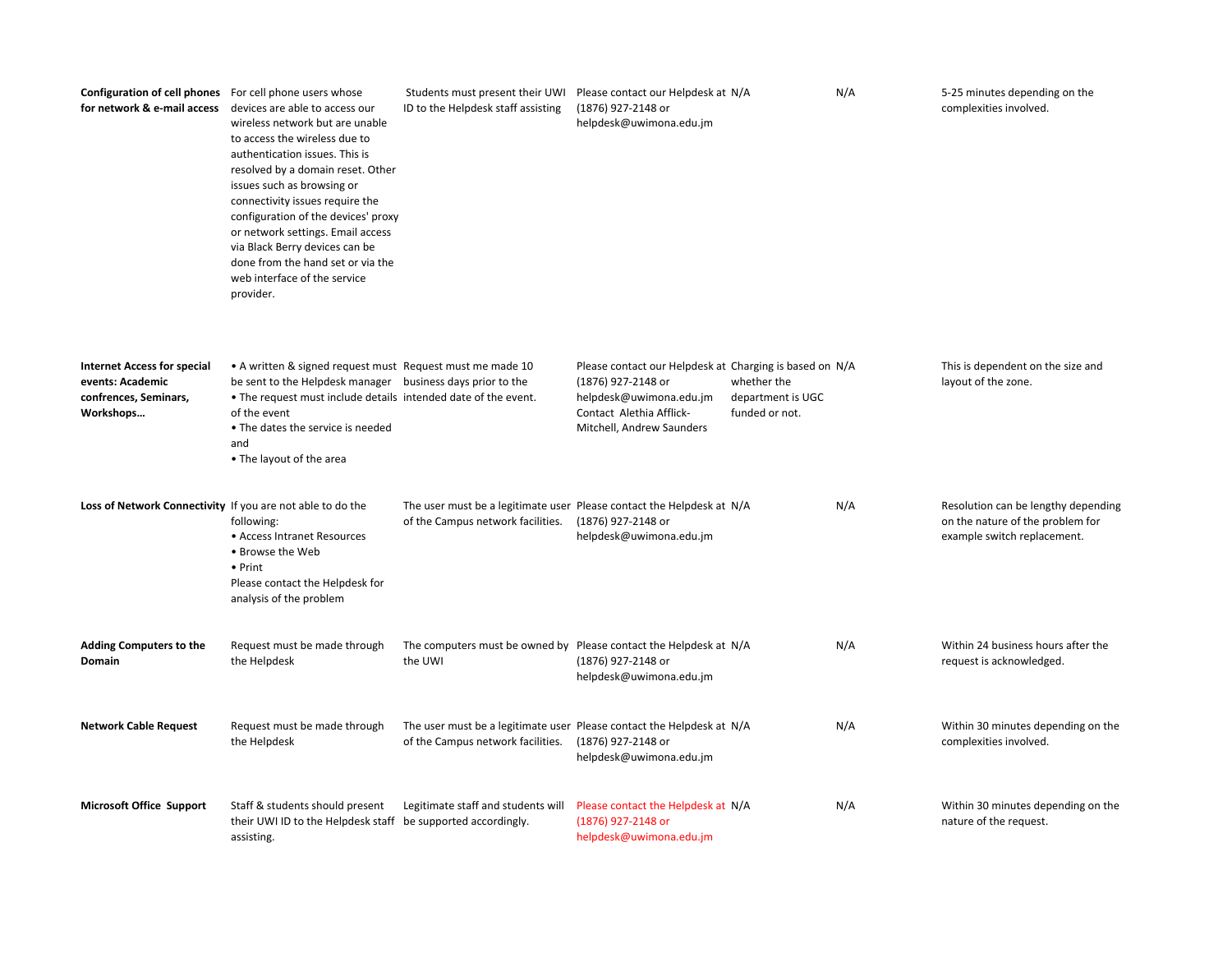| <b>Issues</b>                                                       | Printer Installation & Printing Request must be made through<br>the Helpdesk.                                                                                                                                                                                                                                                                                                      | Users must be legitimate UWI<br>users or affiliates.                     | Please contact the Helpdesk at N/A<br>(1876) 927-2148 or<br>helpdesk@uwimona.edu.jm          | N/A | This may take 15-30 minutes after<br>the request is acknowledged and if<br>there are no complications.                                           |
|---------------------------------------------------------------------|------------------------------------------------------------------------------------------------------------------------------------------------------------------------------------------------------------------------------------------------------------------------------------------------------------------------------------------------------------------------------------|--------------------------------------------------------------------------|----------------------------------------------------------------------------------------------|-----|--------------------------------------------------------------------------------------------------------------------------------------------------|
| <b>File Sharing Request</b>                                         | Request must be made through<br>the Helpdesk.                                                                                                                                                                                                                                                                                                                                      | Users must be legitimate UWI<br>users or affiliates.                     | Please contact the Helpdesk at N/A<br>(1876) 927-2148 or<br>helpdesk@uwimona.edu.jm          | N/A | This may take 15-30 minutes after<br>the requests is acknowledged.                                                                               |
| <b>Access to Special Drives &amp;</b><br><b>Specific Programmes</b> | Request must be made through<br>the Helpdesk. The customer is<br>expected to provide the necessary<br>information to facilitate effective<br>request management.                                                                                                                                                                                                                   | Users must be legitimate UWI<br>users or affiliates.                     | Please contact the Helpdesk at N/A<br>(1876) 927-2148 or<br>helpdesk@uwimona.edu.jm          | N/A | This may take 15-30 minutes after<br>the requests is acknowledged.                                                                               |
| <b>Instruction Support Systems</b><br>(ISS)                         |                                                                                                                                                                                                                                                                                                                                                                                    |                                                                          |                                                                                              |     |                                                                                                                                                  |
|                                                                     | OurVLE Access Management The Lecturer/Tutor/Course co-<br>ordinator should consult with<br>his/her HOD or a staff member<br>authorized to make a formal<br>request.                                                                                                                                                                                                                | The person making this request<br>should be a legitimate<br>stakeholder. | Please contact our Helpdesk at N/A<br>(1876) 927-2148 or<br>ourvlesupport@uwimona.edu.<br>jm | N/A | Within 16 business hours after the<br>request is acknowledged and if there<br>are no complications such as<br>contract expiration or data error. |
|                                                                     | Accessing Courses in OurVLE Following consultation, the formal This request should be done<br>request prepared/approved by<br>the relevant authorities should be<br>in the form of a letter stating the<br>following:<br>• The name of the Lecturer<br>• The period the access is required<br>• The course/s that the Lecturer<br>should access<br>. The ID Number of the Lecturer | through the Lecturers' HOD.                                              | Please contact our Helpdesk at N/A<br>(1876) 927-2148 or<br>ourvlesupport@uwimona.edu.<br>jm | N/A | Within 16 business hours after the<br>request is acknowledged and if there<br>are no complications such as<br>contract expiration.               |
| in OurVLE                                                           | Accessing Quizzes & Tutorials Provide full name and your UWI<br>Identification to the Helpdesk<br>staff. Provide the name & code of<br>the course and error detected if<br>any                                                                                                                                                                                                     | The user should be registered for<br>the course in question.             | Please contact our Helpdesk at N/A<br>(1876) 927-2148 or<br>ourvlesupport@uwimona.edu.<br>jm | N/A | 15-30 minutes after the request is<br>acknowledged if there are no<br>complications.                                                             |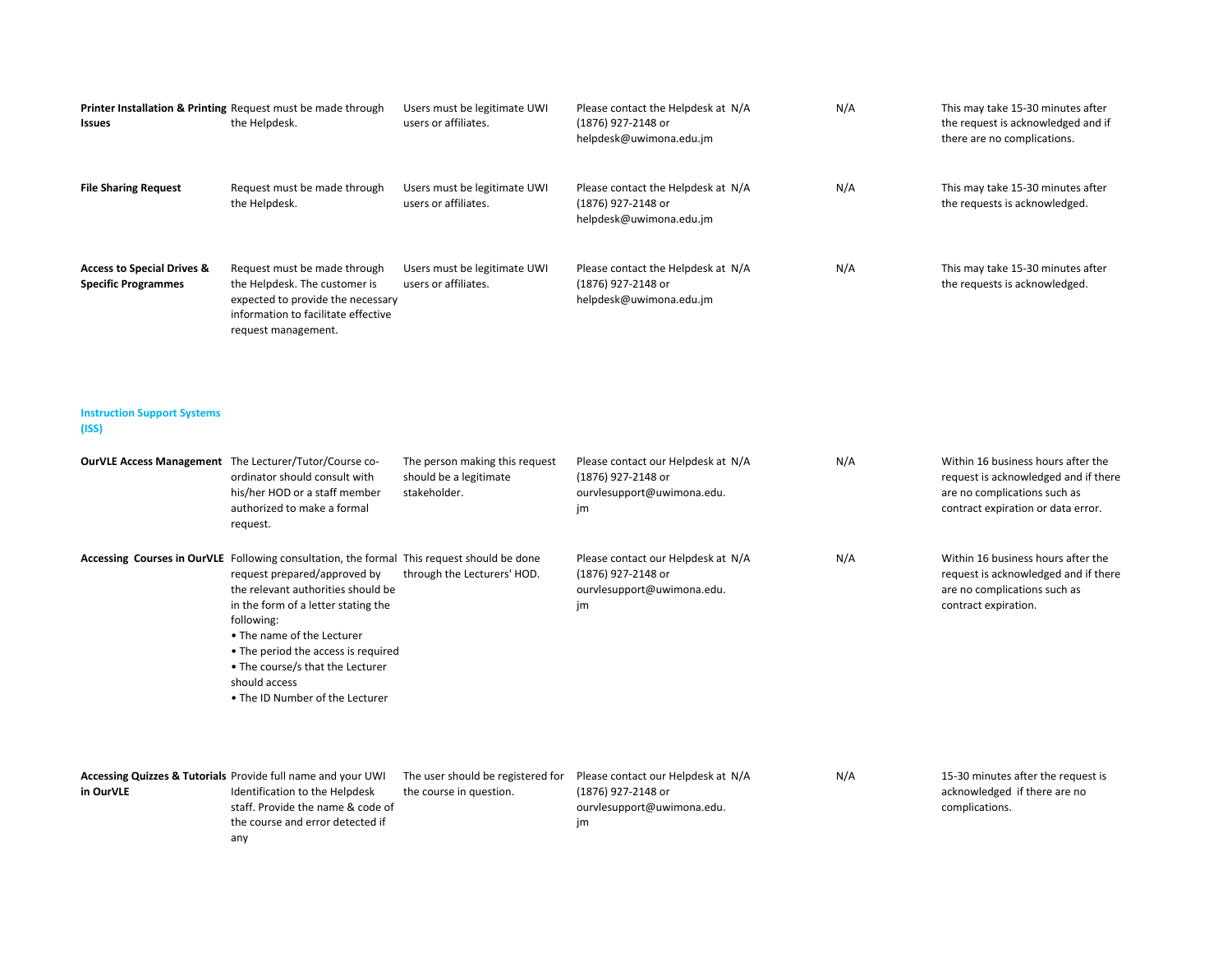| <b>Uploading Assignments in</b><br><b>OurVLE</b>                                                                                                                                | Provide full name and your UWI<br>Identification Card to the<br>Helpdesk staff. Provide the name<br>& code of the course and error<br>detected if any.                                                                                                      | The user should be registered for<br>the course in question.                | Please contact our Helpdesk at N/A<br>(1876) 927-2148 or<br>ourvlesupport@uwimona.edu.<br>jm                                                                                                                         |                                                                                                       | N/A                         | 15-30 minutes after the request is<br>acknowledged.                                                                            |
|---------------------------------------------------------------------------------------------------------------------------------------------------------------------------------|-------------------------------------------------------------------------------------------------------------------------------------------------------------------------------------------------------------------------------------------------------------|-----------------------------------------------------------------------------|----------------------------------------------------------------------------------------------------------------------------------------------------------------------------------------------------------------------|-------------------------------------------------------------------------------------------------------|-----------------------------|--------------------------------------------------------------------------------------------------------------------------------|
| <b>Equipment Loan/Rental &amp;</b><br><b>Technical Support: Laptop,</b><br>Projector, Projection Screen,<br>Portable Speakers, Document following:<br>Cameras, VCR, DVD Players | Requests should be sent to iss-<br>servicerequest@uwimona.edu.jm proper identification<br>This email must include the<br>$\bullet$ Name<br>• Contact Number/s<br>• Equipment requested<br>•Purpose of Loan/Rental<br>. Date and Time equipment is<br>needed | Academics and UWI entities with                                             | Contact our Service Desk at<br>(1876) 977-5518 or (1876)<br>512-3140-2, extension 3140-<br>2/3272 - To make a comment   Non-UGC Funded :<br>please send it to iss-<br>servicedesk@uwimona.edu.jm pricing details for | UGC-Funded: No<br>charge<br><b>Quotation outlining</b><br>equipment rental<br>will be provided        | type of service<br>request. | A queuing system is Request for equipment must be<br>used to manage this received within 2-3 working days<br>prior to its use. |
| <b>Production and Creative</b><br>Services: Graphic design,<br>CD/DVD Labels, Inserts                                                                                           | Requests should be sent to iss-<br>servicerequest@uwimona.edu.j<br>$m$ The email must include the<br>following:<br>• Name<br>• Contact Number/s<br>• Nature of Service Request<br>. Date and the period the service<br>is required                          | Academics and UWI entities with<br>proper identification and<br>legitimacy. | Contact our Service Desk at<br>977-5518 or 512-3140-2,<br>extension 3140-2/3272 - To<br>make a comment please send<br>it to iss-<br>servicedesk@uwimona.edu.jm pricing details for                                   | UGC-Funded: No<br>charge<br>Non-UGC Funded :<br><b>Quotation outlining</b><br>equipment rental        | type of service<br>request. | A queuing system is Request for equipment must be<br>used to manage this received 5 working days prior to its<br>use.          |
|                                                                                                                                                                                 | Video Conferencing Facilities Requests should be sent to iss-<br>servicerequest@uwimona.edu.jm other legitimate stakeholders.<br>This email must include the<br>following:<br>• Name<br>• Contact Number/s<br>.Date and time the equipment is<br>needed     | Academics, UWI entities and                                                 | Contact our Service Desk at<br>977-5518 or 512-3140-2,<br>extension 3140-2/3272 - To<br>make a comment please send<br>it to iss-<br>servicedesk@uwimona.edu.jm pricing details for                                   | UGC-Funded: No<br>charge<br><b>Non-UGC Funded :</b><br><b>Quotation outlining</b><br>equipment rental | type of service<br>request. | A queuing system is Request for equipment must be<br>used to manage this received within 2 weeks prior to its<br>use.          |
| Webcasts/UWITv & Close<br>Circuit                                                                                                                                               | Requests should be sent to iss-<br>servicerequest@uwimona.edu.jm other Campus stakeholder.<br>This email must include the<br>following:<br>$\bullet$ Name<br>• Contact Number/s<br>. Date and time of event                                                 | Academics, UWI entities and                                                 | Contact our Service Desk at<br>977-5518 or 512-3140-2<br>extension 3140-2/3272 - To<br>make a comment please send<br>it to iss-<br>servicedesk@uwimona.edu.jm Quotation outlining                                    | UGC-Funded: No<br>charge<br>Non-UGC Funded:<br>pricing details for<br>equipment rental                | type of service<br>request. | A queuing system is Request for equipment must be<br>used to manage this received within 5 working days prior<br>to its use.   |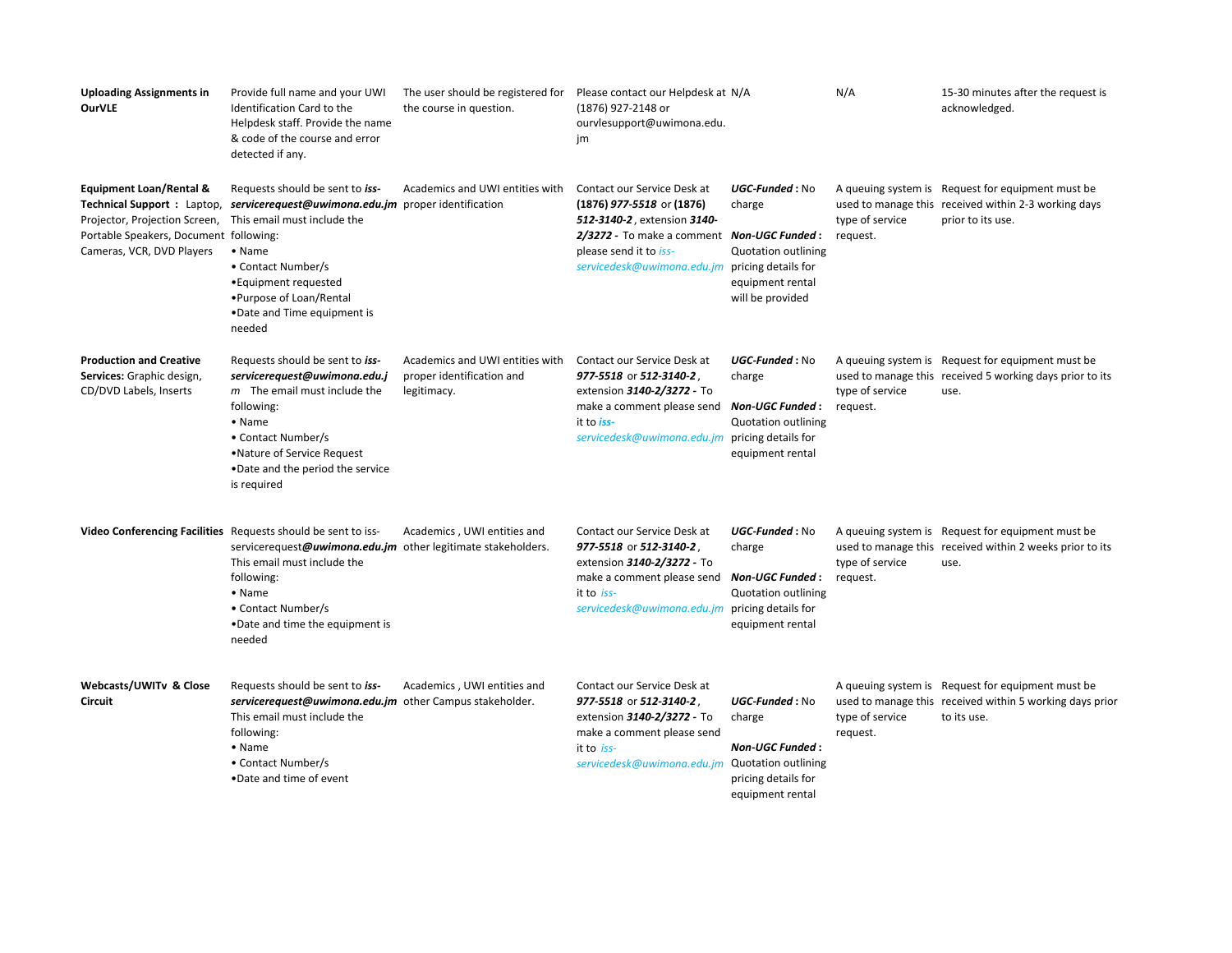| <b>Media Production: Media</b><br>Conversion, Media<br>Duplication | Requests should be sent to iss-<br>servicerequest@uwimona.edu.jm other Campus stakeholders.<br>This email must include the<br>following:<br>• Name<br>• Contact Number/s (Provide<br>unique identifier for each tape)<br>•Type of Media Devices (CD, DVD,<br>VHS, Mini DV Tapes)                                                                                                                                                     | Academics, UWI entities and                                                                                                                                                                                                                                                                             | Contact our Service Desk at<br>977-5518 or 512-3140-2,<br>extension 3140-2/3272 - To<br>make a comment please send<br>it to iss-<br>servicedesk@uwimona.edu.jm | UGC-Funded: No<br>charge<br><b>Non-UGC Funded:</b><br><b>Quotation outlining</b><br>pricing details for<br>equipment rental | type of service<br>request. | A queuing system is Request for equipment must be<br>used to manage this received within 2-3 working days<br>prior to its use. |
|--------------------------------------------------------------------|--------------------------------------------------------------------------------------------------------------------------------------------------------------------------------------------------------------------------------------------------------------------------------------------------------------------------------------------------------------------------------------------------------------------------------------|---------------------------------------------------------------------------------------------------------------------------------------------------------------------------------------------------------------------------------------------------------------------------------------------------------|----------------------------------------------------------------------------------------------------------------------------------------------------------------|-----------------------------------------------------------------------------------------------------------------------------|-----------------------------|--------------------------------------------------------------------------------------------------------------------------------|
| <b>Video/Audio Recording</b><br><b>Services</b>                    | Requests should be sent to iss-<br>servicerequest@uwimona.edu.jm other Campus stakeholders.<br>This email must include the<br>following:<br>$\bullet$ Name<br>• Contact Number/s<br>. Date and time of event                                                                                                                                                                                                                         | Academics, UWI entities and<br>If an individual is interested in<br>acquiring a copy of a recording<br>that was done by MITS, they will<br>need to make the request through servicedesk@uwimona.edu.jm<br>the coordinator of the event as<br>MITS does not reserve the rights<br>to issue such content. | Contact our Service Desk at<br>977-5518 or 512-3140-2,<br>extension 3140-2/3272 - To<br>make a comment please send Non-UGC Funded:<br>it to iss-               | UGC-Funded: No<br>charge<br><b>Quotation outlining</b><br>pricing details for<br>equipment rental                           | type of service<br>request. | A queuing system is Request for equipment must be<br>used to manage this received within 5 working days prior<br>to its use.   |
| Incident<br>Management/Multimedia                                  | <b>Option A)</b> Email request is sent to<br>Teaching Space Management servicerequest@uwimona.edu.jm<br>This email must include the<br>following:<br>• Name of the customer<br>•Contact Number/s<br>. Detail of incident<br><b>Option B)</b> Phone the MITS Service<br>Desk and provide the service desk<br>representative with the following<br>information:<br>. Name of the customer<br>•Contact Number/s<br>• Detail of incident | Academics only.                                                                                                                                                                                                                                                                                         | Contact the OurVLE team at<br>iss-<br>servicedesk@uwimona.edu.jm                                                                                               | UGC-Funded: No<br>charge                                                                                                    | N/A                         | Within 5-15 minutes more complex<br>support issues may take up to 24<br>business hours                                         |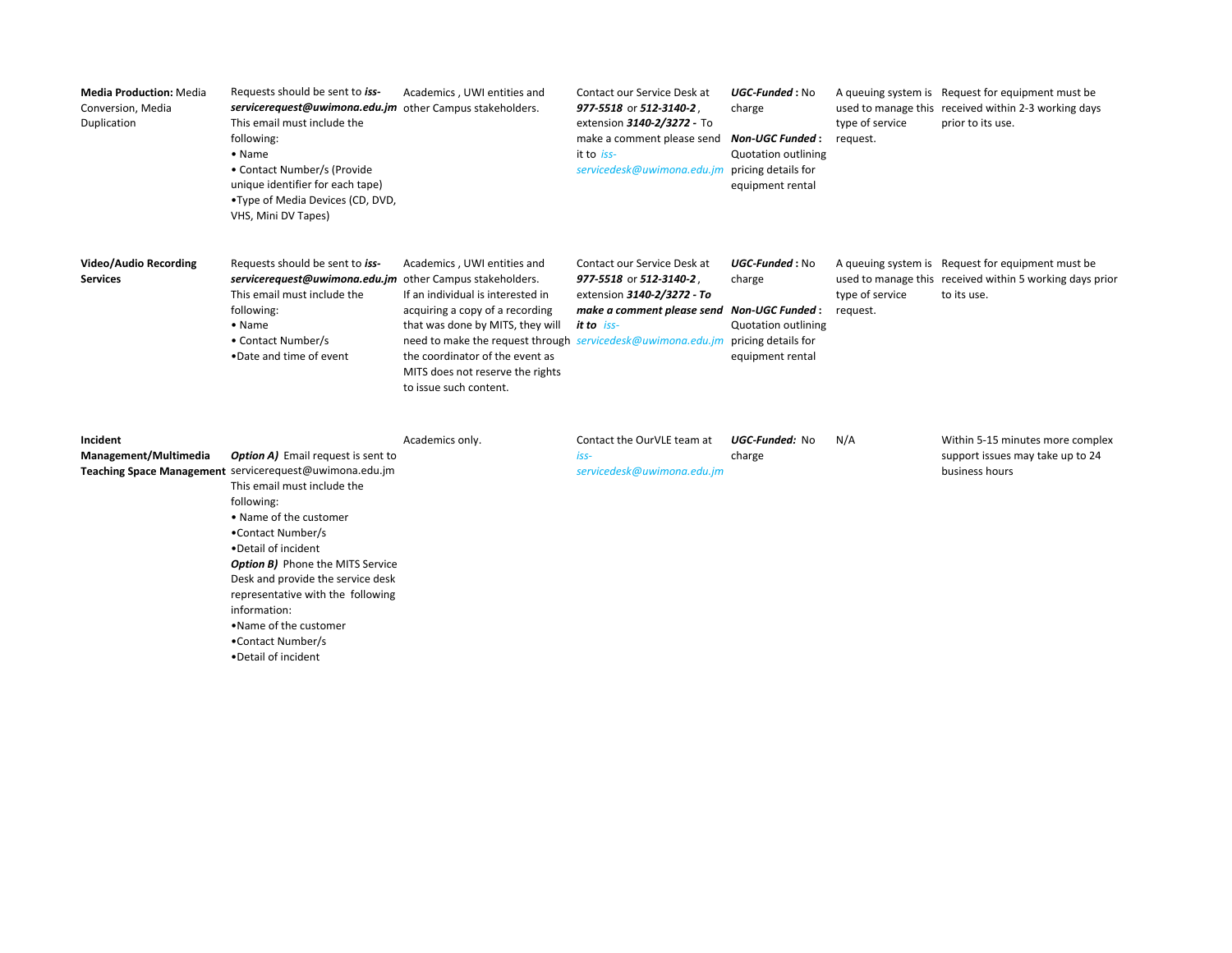| <b>OurVLE Course Container</b><br><b>Access Management</b> | request form on the OurVLE home have an active contract with the<br>page<br>(http://ourvle.mona.uwi.edu/)<br>and include. Provide<br>• Course code and name of the<br>course &<br>. The department to which the<br>course belongs                                                                                                                          | Please fill in the course container The staff making this request must Contact the OurVLE team at<br>University of the West Indies and<br>should be a legitimate user of this contacting Cynthia Meggoe-<br>system.                   | elearning@uwimona.edu.jm<br>queries can be escalated by<br>Ebanks, Kirk Wilson at 7266<br>and 7318 respectively                                | UGC-Funde d: No<br>charge<br><b>Non-UGC Funded:</b><br><b>Quotation outlining</b><br>pricing details will<br>be provided | N/A                                                                                                                                                      | Requests are fulfilled within a day<br>for UGC-Funded customers.   |
|------------------------------------------------------------|------------------------------------------------------------------------------------------------------------------------------------------------------------------------------------------------------------------------------------------------------------------------------------------------------------------------------------------------------------|---------------------------------------------------------------------------------------------------------------------------------------------------------------------------------------------------------------------------------------|------------------------------------------------------------------------------------------------------------------------------------------------|--------------------------------------------------------------------------------------------------------------------------|----------------------------------------------------------------------------------------------------------------------------------------------------------|--------------------------------------------------------------------|
|                                                            | If the course already exists on<br>OurVLE submit an email to<br>elearning@uwimona.edu.jm This<br>email must be copied to your<br>Head of Department. Please<br>include<br>•Name of the customer<br>.ID Number of the customer<br>•Course code and name<br>•Department<br>NB. All requests should be sent<br>from the University assigned email<br>address. |                                                                                                                                                                                                                                       |                                                                                                                                                |                                                                                                                          |                                                                                                                                                          |                                                                    |
| <b>OurVLE Training</b>                                     | Training requests should be sent<br>to elearning@uwimona.edu.jm<br>and the following information is<br>required:<br>$\bullet$ Name<br>•Department<br>•Number of participants<br>. Potential dates and time                                                                                                                                                 | The staff making this request must Contact the OurVLE team at<br>have an active contract with the<br>University of the West Indies and<br>should be a legitimate user of this contacting Chris-Ann Gayle at Non-UGC Funded:<br>system | elearning@uwimona.edu.jm<br>queries can be escalated by<br>7264                                                                                | UGC-Funded: No<br>charge<br><b>Quotation outlining</b><br>pricing details<br>OurVLE usage                                | <b>Training sessions</b><br>depends on the<br>availability of<br>training facilities                                                                     | At least 5 working days notice                                     |
| ICT Training: Includes: Digital Requests should be sent to | literacy & the MicroSoft tools elearning@uwimona.edu.jm This least 10 business days prior to the<br>email must include the following:<br>• Course you are interested in<br>•The name of your Department<br>• Number of participants<br>• Potential dates and time<br>. Whether the department are<br>UGC funded or not                                     | Please submit your request at<br>intended date of the training.                                                                                                                                                                       | Contact the OurVLE team at<br>elearning@uwimona.edu.jm<br>queries can be escalated by<br>contacting Chris-Ann Gayle at Non-UGC Funded:<br>7264 | UGC-Funded: No<br>charge<br><b>Quotation outlining</b><br>pricing details for<br>ICT training                            | <b>Training sessions</b><br>depends on the<br>availability of<br>training facilities and<br>are prioritised on a<br>first request first<br>served basis. | This is dependent on the level of<br>training the user/s requires. |

**Procurement Unit**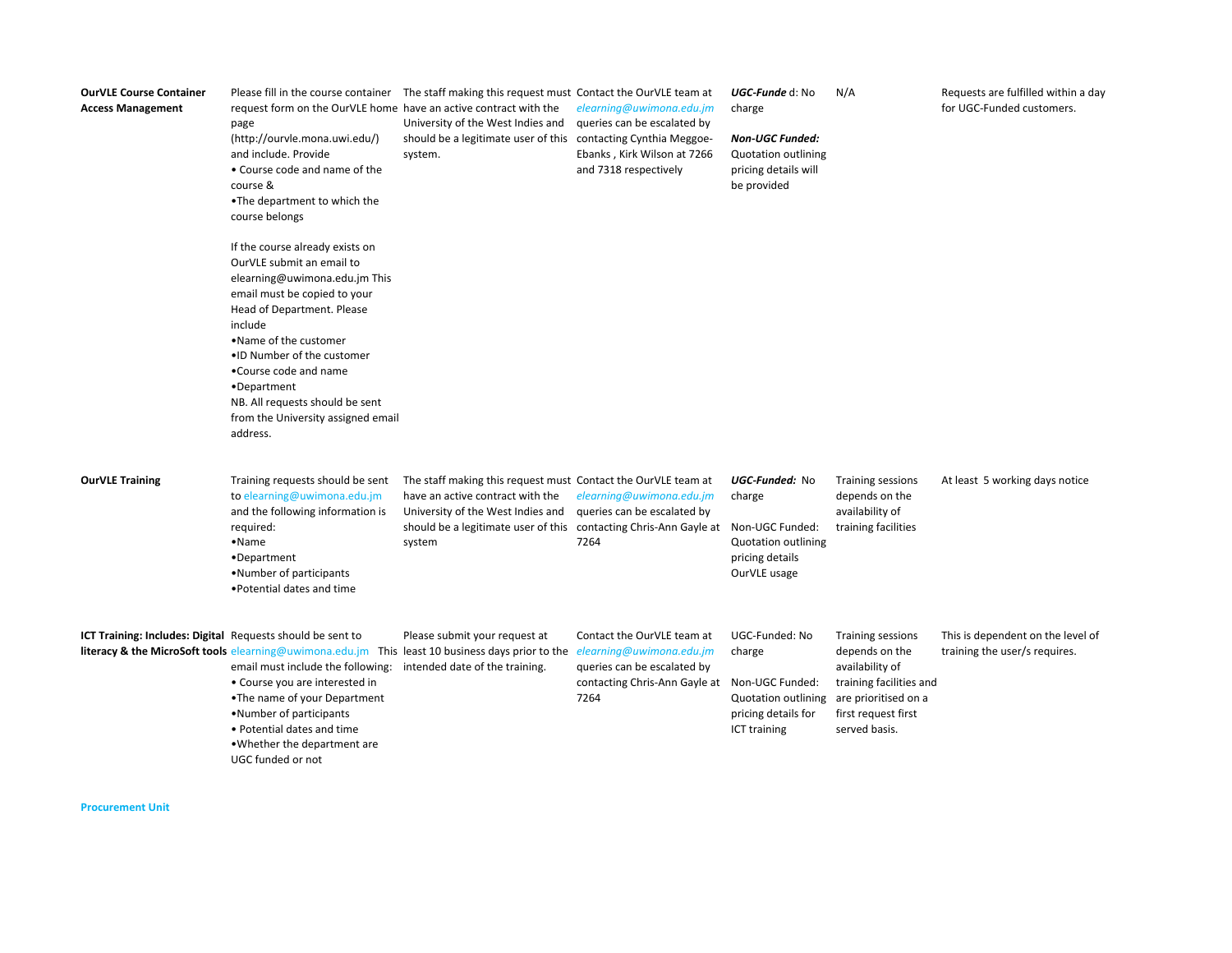| <b>Procurement of Dell</b><br><b>Computers</b>                                                                                                         | Send requests to<br>mitsprocure@uwimona.edu.jm<br>This email should include Name,<br>Contact Number, Email address<br>and either the specifications of<br>the computer or budgeted<br>amount to spend and or a<br>description of what the computer<br>will be used for if specification is<br>missing.                                                                                                                                                                                                                                                                                                                                                                  | Standard Warranty on all<br>computers are for 1 year.<br>Additional warranty incurs<br>addition cost. Machines for the<br>UWI fall in the business Class<br>which provide a 3 year warranty. | Contac:<br>1: Marlon Christie,<br>2: Samanthia Allerdice<br>mitsprocure@uwimona.edu.j<br>m                                                                                            | Prices found on<br>website does not<br>include shipping,<br>duty, tax, or<br>brokerage charges.<br>For final pricing<br>please contact<br>Marlon Christie at<br>mitsprocure@uwim<br>ona.edu.jm | ona.edu.jm | mitsprocure@uwim 4-5 weeks after payment is made.                                                                    |
|--------------------------------------------------------------------------------------------------------------------------------------------------------|-------------------------------------------------------------------------------------------------------------------------------------------------------------------------------------------------------------------------------------------------------------------------------------------------------------------------------------------------------------------------------------------------------------------------------------------------------------------------------------------------------------------------------------------------------------------------------------------------------------------------------------------------------------------------|----------------------------------------------------------------------------------------------------------------------------------------------------------------------------------------------|---------------------------------------------------------------------------------------------------------------------------------------------------------------------------------------|------------------------------------------------------------------------------------------------------------------------------------------------------------------------------------------------|------------|----------------------------------------------------------------------------------------------------------------------|
| <b>Procurement Management</b><br>The process involves:<br>broker<br>• Inventory management<br>• Configuration of devices<br>• Dispatching of products: | • Receives products from the • Broker delivers machines to MITS a three (3) year warrantee for<br>•The packaging document is<br>delivered to procurement officers warrantee can be purchased if<br>. Asset sheet for the configuration required.<br>and setting up of computer is<br>prepared by procurement officers<br>and delivered to the Information<br>Technologist/s with the<br>responsibility of managing new<br>computers<br>•The computer is configured by<br>Information Technologist/s<br>. The customer is notified for<br>picking up - for special<br>arrangements the computer is<br>delivered to the client by the<br><b>Information Technologists</b> | All machines that are bought<br>through the Dell agreement have<br>servicing and support. Additional                                                                                         | Contact:<br>mitsprocure@uwimona.edu.j<br>$m$ Escalate to:<br>Christie & Samanthia Allerdice duty, tax, or<br>for procurement status<br><b>Contact 1: Garrick Blake for</b><br>pick-up | Prices found on<br>website does not<br>Marlon include shipping,<br>brokerage charges.<br>For final pricing<br>please contact<br>Marlon Christie at<br>mitsprocure@uwim<br>ona.edu.jm           | ona.edu.jm | mitsprocure@uwim 1-2 weeks after the machine is<br>delivered by the broker.                                          |
| <b>Technology Hardware</b><br>Procurement                                                                                                              | The process involves:<br>• Generating a proformer invoices must support the UWI's core<br>• Submit invoices to the customer business processes.<br>via e-mail (copied to the<br>procurement officer and his<br>assistant)<br>• Payment is made to MITS                                                                                                                                                                                                                                                                                                                                                                                                                  | Acquisition of technology assets                                                                                                                                                             | Contact:<br>1: Marlon Christie<br>2: Samanthia Allerdice                                                                                                                              | Pricing is dependent<br>on the supplier.                                                                                                                                                       |            | 2-4 weeks after the request is<br>acknowledged, after the PO is<br>generated and if the product is in the<br>island. |

**Applications Unit**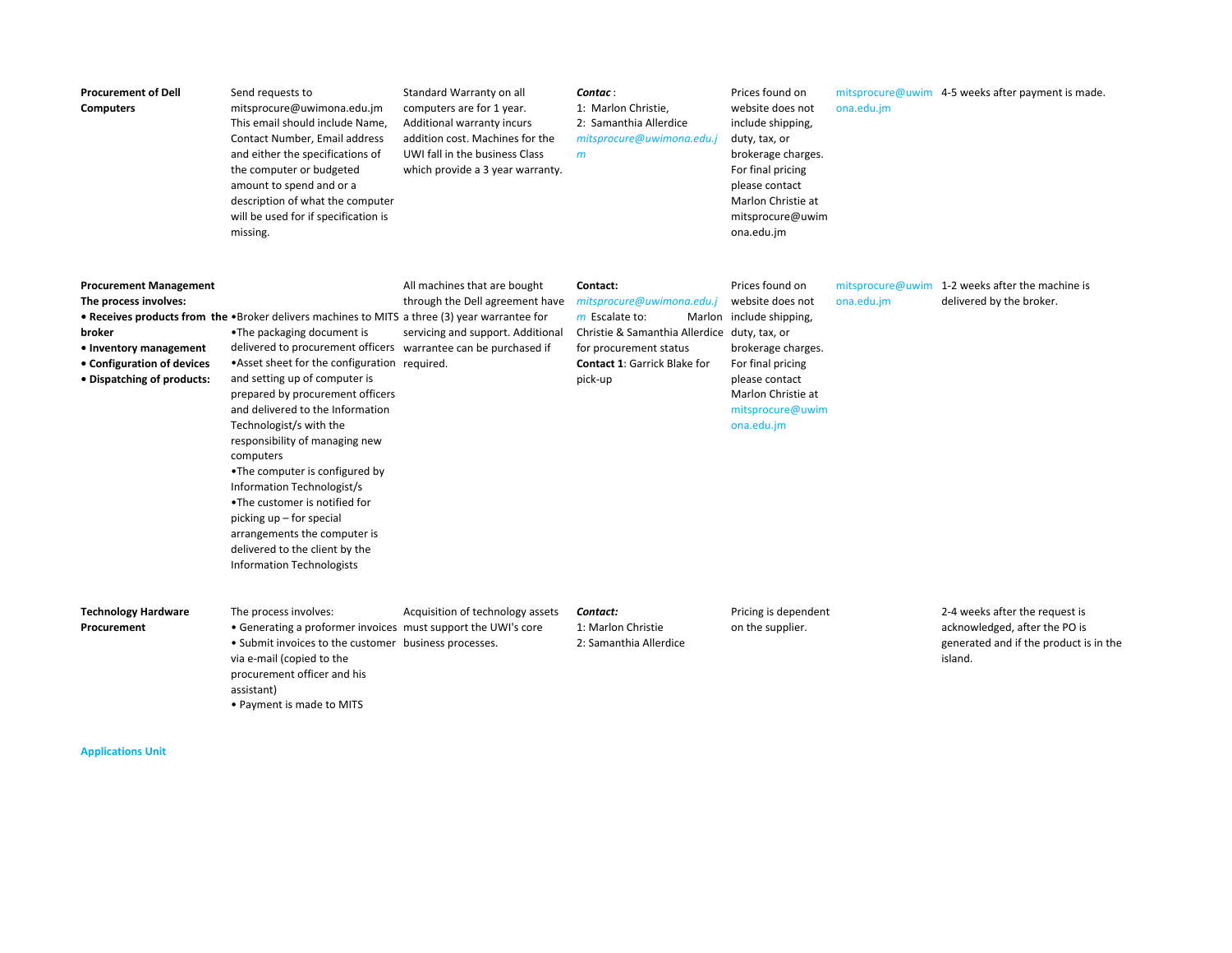| <b>E-Commerce Development</b><br>and Query Management              | •For approval, please contact<br>Noel Morgan in the Bursary<br>• After approval, an e-mail is sent<br>to the Campus Webmaster<br>outlining event name, the account<br>the paymet should be made to<br>and the information regarding the<br>contact person managing the<br>event.<br>. Web team integrates the<br>$e-$<br>commerce service with existing<br>website.<br>. Web team provide online report<br>with some event transaction<br>details secured by a username and<br>password | Support is provided as required by E-mail:<br>the relevant stakeholders.                        | webmaster@uwimona.edu.j<br>$\mathbf{m}$                                                                                      | Free for UGC funded<br>activities.                   |                                        | 10 business days after approved<br>email received.          |
|--------------------------------------------------------------------|-----------------------------------------------------------------------------------------------------------------------------------------------------------------------------------------------------------------------------------------------------------------------------------------------------------------------------------------------------------------------------------------------------------------------------------------------------------------------------------------|-------------------------------------------------------------------------------------------------|------------------------------------------------------------------------------------------------------------------------------|------------------------------------------------------|----------------------------------------|-------------------------------------------------------------|
| <b>Creation of Websites for</b><br><b>Departments</b>              | A client worksheet will be sent to<br>the customer. The customer will<br>then:<br>• Sign off on home page wireframe<br>. Build content categories &<br>supply content<br>•Design supporting pages<br>• Review with department<br>·Make adjustments<br>•Launch website                                                                                                                                                                                                                   | Support is provided as required by <b>E-mail:</b><br>the relevant stakeholders.                 | webmaster@uwimona.edu.j<br>$\mathbf{m}$<br>Contact: Rohan Shaw,<br>Elizabeth Douglas, Yannick Lyn<br>Fatt                    | Free for UGC funded contact web team.<br>activities. | Email:<br>webmaster@uwimo<br>na.edu.jm | 4 weeks after design approval and<br>content received.      |
| <b>Creation of Websites for</b><br><b>Conferences &amp; Events</b> | • Registration for online<br>Conference<br>•Call for Papers<br>• Payment for online conference                                                                                                                                                                                                                                                                                                                                                                                          | Support is provided as required by E-mail:<br>the relevant stakeholders.                        | webmaster@uwimona.edu.j<br>$\mathbf{m}$<br><b>Escalate 1: Rohan Shaw</b><br><b>Escalate 2: Yannick Lyn Fatt</b>              | Free for UGC funded contact web team.<br>activities. | Email:<br>webmaster@uwimo<br>na.edu.jm | 3 weeks for design and 5 weeks for<br>content (concurrent). |
| <b>Drupal Training &amp; Support</b>                               | Requests should be sent to<br>webmaster@uwimona.edu.jm<br>This email must include the<br>following:<br>•The name of your Department<br>. Number of participants<br>• Potential dates and time<br>. Whether the department are<br>UGC funded or not                                                                                                                                                                                                                                      | Training is done twice per month.<br>On the second Wednesday &<br>fourth Thursday of the month. | <b>Contact:</b> Elizabeth Douglas,<br>Yannick Lyn Fatt<br><b>Escalate 1: Rohan Shaw</b><br><b>Escalate 2: Doreen Mallett</b> | Free for UGC funded contact web team.<br>activities. | Email:<br>webmaster@uwimo<br>na.edu.jm | Within 8 business hours.                                    |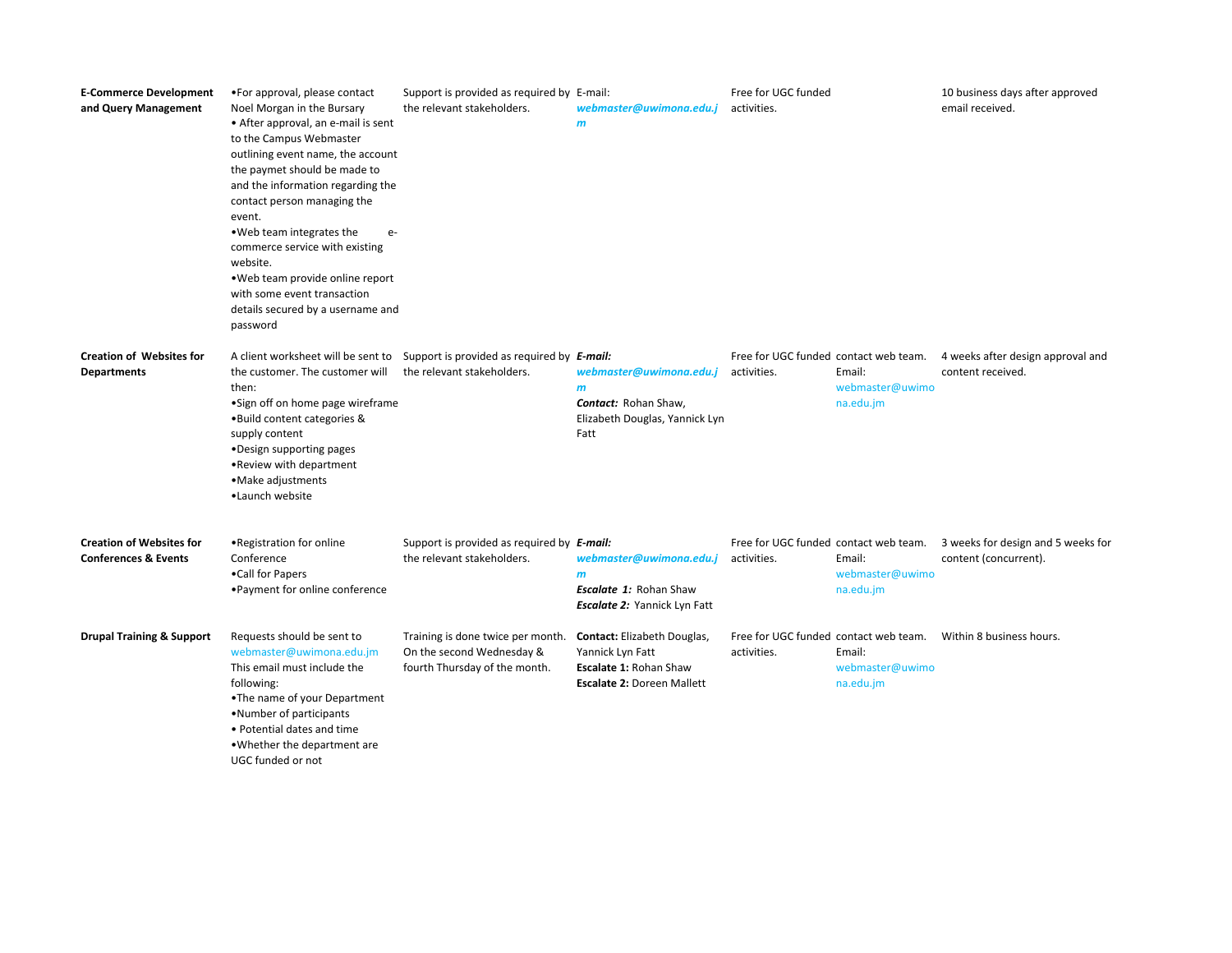| <b>E-News, Announcement or</b><br><b>Content for the Mona</b><br>Campus home page | • Contact Marketing &<br>Communications formally, Public<br><b>Relations Office</b><br>• Marketing & Communications<br>will review content and artwork.<br>• The Web team then reviews<br>dimensions and colour and<br>provides suggestions if necessary                                                                                                                                                                                                                 | Critical and unpredictable news<br>bulletin may cause the delivery of<br>other news requests to be<br>delayed. | <b>Contact:</b> The Marketing &<br>Communications Office,<br>Patricia Valentine<br><b>Escalate: Carroll Edwards</b>           | N/A         | <b>Contact Marketing</b><br>(1876) 977-9274.<br>Email:<br>proffice@uwimona.<br>edu.jm              | Within 16 business hours.                                                                                                                                               |
|-----------------------------------------------------------------------------------|--------------------------------------------------------------------------------------------------------------------------------------------------------------------------------------------------------------------------------------------------------------------------------------------------------------------------------------------------------------------------------------------------------------------------------------------------------------------------|----------------------------------------------------------------------------------------------------------------|-------------------------------------------------------------------------------------------------------------------------------|-------------|----------------------------------------------------------------------------------------------------|-------------------------------------------------------------------------------------------------------------------------------------------------------------------------|
| Support                                                                           | Kayako Helpdesk Training & . Contact the MITS Web team<br>• The Web team contacts Kayako<br>Support and logs ticket<br>• Verify if solution is viable<br>• Implement if viable, otherwise<br>seek 3rd party support                                                                                                                                                                                                                                                      | Technical Support offered by<br>Vendor and third party                                                         | <b>Contact:</b> Yannick Lyn Fatt<br><b>Escalate 1: Rohan Shaw</b>                                                             | departments | Free for UGC funded contact web team. 5-7 business days.<br>Email:<br>webmaster@uwimo<br>na.edu.jm |                                                                                                                                                                         |
| PeopleSoft Human Capital,<br><b>Payroll &amp; Benefits</b><br>Management          | Customer communicates the<br>problem (Problem definition is<br>required), Key data ID (employee areas.<br>ID), Outline steps taken to<br>generate the problem to the Help<br>Desk, Helpdesk logs case, Systems<br>analyst is contacted, System<br>analyst contacts the customer,<br>Troubleshooting is done, Problem<br>is solved then case is closed. In<br>the case of E-mail<br>communications<br>correspondences is only<br>supported via the UWI email<br>addresses | Legitimate employees with<br>authorized access to problem                                                      | Contact the Helpdesk ((1876)<br>927-2148) for Job Logging &<br>Request Management.<br>Escalate 1. Allison Dundas-<br>Campbell | N/A         | N/A                                                                                                | Response time (time required to<br>acknowledge request) is 1-2 days.<br>Problem resolution is dependent on<br>the complexity of the problem and<br>available resources. |
| <b>PeopleSoft Development</b><br>Projects                                         | The HOD (or person authorized by Request must be submitted from<br>the HOD) fills out a MITS service an HOD or authorized designate<br>request form and have it delivered<br>to the Systems Analyst:<br>• Project is prioritized & Feasibility<br>Study conducted • Project<br>initialized and defined . Project<br>developed<br>•Project tested<br>• Project deployed<br>•Customer sign off                                                                             |                                                                                                                | <b>Contact: Allison Dundas-</b><br>Campbell                                                                                   | N/A         | N/A                                                                                                | Response time (time required to<br>acknowledge request) is 1-2 days.<br>Depending on project scope, projects<br>may take one week to several<br>months to complete.     |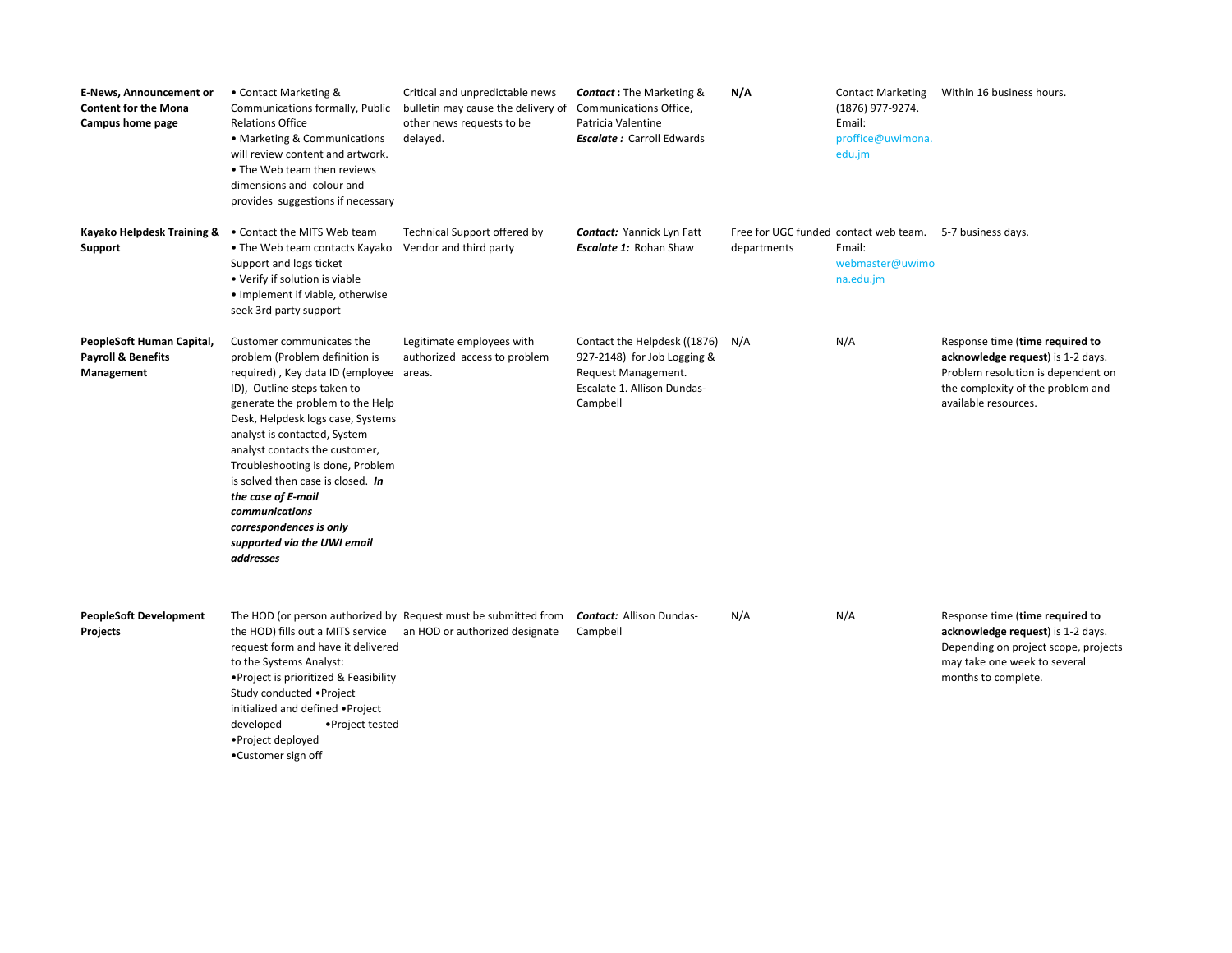|                                                                          | PeopleSoft Complex Reports Customer are encouraged to use<br>PeopleSoft Delivered Query Tool<br>for simple reports. For complex<br>reports, the HOD fills out a MITS<br>service request form and have it<br>delivered to the MITS Systems<br>Analyst:<br>. Report is prioritized & Feasibility<br>Study conducted<br>. Report initialized and defined<br>•Report developed<br>•Report tested<br>•Report deployed<br>•Customer sign off | Request must be submitted from<br>an HOD or authorized designate                                                                                                                                               | Contact: Allison Dundas-<br>Campbell        | N/A | N/A | Response time (time required to<br>acknowledge request) is 1-2 days.<br>Report creation is dependent on the<br>complexity of the problem and<br>available resources.       |
|--------------------------------------------------------------------------|----------------------------------------------------------------------------------------------------------------------------------------------------------------------------------------------------------------------------------------------------------------------------------------------------------------------------------------------------------------------------------------------------------------------------------------|----------------------------------------------------------------------------------------------------------------------------------------------------------------------------------------------------------------|---------------------------------------------|-----|-----|----------------------------------------------------------------------------------------------------------------------------------------------------------------------------|
| <b>PeopleSoft Support for</b><br><b>Internal &amp; External Auditing</b> | The auditor is required to fills out Request must be submitted from<br>a MITS service request form<br>signed off by HOD and have it<br>delivered to the Systems Analyst:<br>• Request is prioritised &<br>Feasibility Study conducted<br>• Request defined<br>• Request implemented<br>• Results tested<br>• Customer Signed off                                                                                                       | authorised auditor signed off by<br>HOD                                                                                                                                                                        | <b>Contact:</b> Allison Dundas-<br>Campbell | N/A | N/A | Response time (time required to<br>acknowledge request) is 1-2 days.<br>Resolution is dependent on the<br>complexity of the request and<br>available resources.            |
| <b>PeopleSoft Mass Data</b><br>Loading                                   | HOD fills out a MITS service<br>request form and have it delivered an HOD or authorized designate<br>to the MITS Systems Analyst:<br>• Request is prioritized &<br>Feasibility Study conducted<br>.Request initialized and defined<br>. Code for data load developed<br>•Results tested<br>$\bullet$ Code<br>applied to Production . Customer<br>sign off                                                                              | Request must be submitted from                                                                                                                                                                                 | <b>Contact Allison Dundas-</b><br>Campbell  | N/A | N/A | Response time (time required to<br>acknowledge request ) is 1-2 days.<br>Report creation time is dependent<br>on the complexity of the request and<br>available resources. |
| <b>PeopleSoft Security Access</b>                                        | An email is sent to<br>(copied to Gary Stines and Doreen profile in case there is an access<br>Mallett) by the authorized persons issue. Thereafter, user name and<br>requesting access for specific<br>persons in specific departments<br>followed by the granting of access. of the system.                                                                                                                                          | Upon request, checks are made to <b>Contact:</b><br>deborah.dixon@uwimona.edu.jm ascertain the status of the user's 1. Deborah Dixon<br>ID Number are required to ensure<br>that the user is a legitimate user | 2. Elizabeth Douglas                        | N/A | N/A | Response time <i>(time required to</i><br>acknowledge request ) 5-10 minutes.                                                                                              |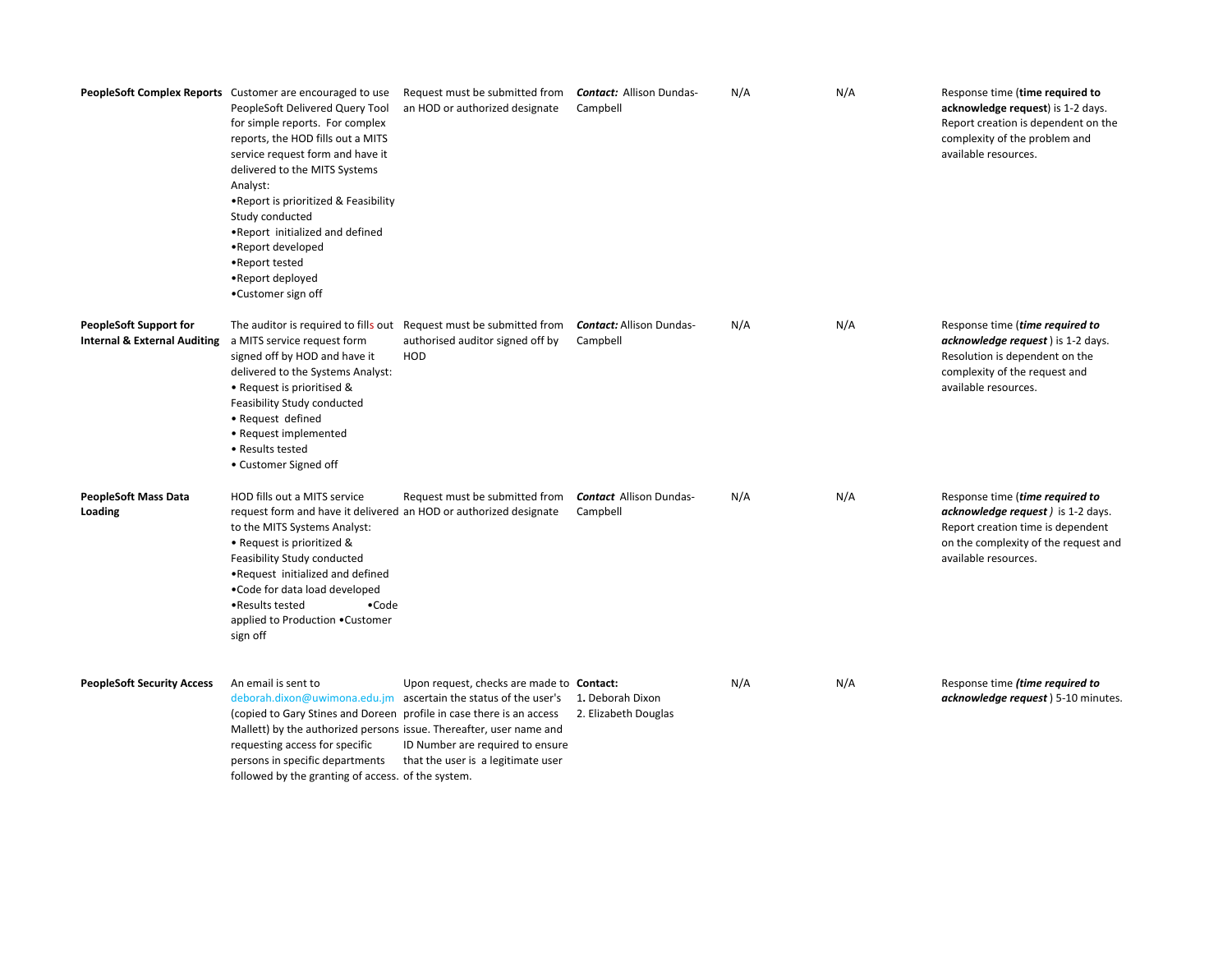| <b>Pharmacy Inventory</b><br><b>Physician Point of Sale</b><br>System/PIPPS | An email is sent to:<br>copied to<br>the authorized person/s regarding claims submission.<br>issues relating to PIPPS.<br>Communications via email should<br>provide details of the problem:<br>· Initial setup of machines to<br>facilitate access to PIPPS by a<br>Network Administrator<br>•Trouble shooting is done to<br>determine the nature of the<br>problem<br>. Depending on the nature of the<br>problem, resolution is done<br>immediately or is passed on to<br>network support person, if the<br>problem is detected to be network<br>related. | Persons within this specific<br>deborah.dixon@uwimona.edu.jm operational group will be assisted<br>with issues relating to PIPPS<br>carl.duncan@uwimona.edu.jm by network connectivity & electronic Escalate: Doreen Mallett | <b>Contact</b><br>1. Deborah Dixon<br>2. Carl Duncan               | N/A | N/A | 1-3 business days for initial setup<br>other software issues may take 30<br>minutes - 2 hours for resolution. |
|-----------------------------------------------------------------------------|--------------------------------------------------------------------------------------------------------------------------------------------------------------------------------------------------------------------------------------------------------------------------------------------------------------------------------------------------------------------------------------------------------------------------------------------------------------------------------------------------------------------------------------------------------------|------------------------------------------------------------------------------------------------------------------------------------------------------------------------------------------------------------------------------|--------------------------------------------------------------------|-----|-----|---------------------------------------------------------------------------------------------------------------|
| <b>Bursary Management</b><br><b>Information System/BMIS</b>                 | An email is sent to -<br>deborah.dixon@uwimona.edu.jm<br>copied to<br>kirk.mullings@uwimona.edu.jm<br>outlining request or detailing<br>errors -Specific configuration<br>needs to be done to facilitate<br>access to BMIS                                                                                                                                                                                                                                                                                                                                   | Issues relating to forms used and<br>Reports generated via BMIS are<br>supported upon request                                                                                                                                | <b>Contact 1. Deborah Dixon</b><br><b>Contact 2. Kirk Mullings</b> | N/A | N/A | 1-24 business hours to find solutions.                                                                        |
| <b>Student Information</b><br>System/SIS                                    | An email is sent to:<br>deborah.dixon@uwimona.edu.jm<br>copied to:<br>kirk.mullings@uwimona.edu.jm<br>outlining:<br>• request or detailing errors &<br>• Specific configuration needs to<br>be done to facilitate access to SIS                                                                                                                                                                                                                                                                                                                              | Issues relating to forms used and<br>Reports generated via SIS are<br>supported upon request                                                                                                                                 | Contact:<br>1. Deborah Dixon<br>2. Kirk Mullings                   | N/A | N/A | 1-24 business hours to find solutions.                                                                        |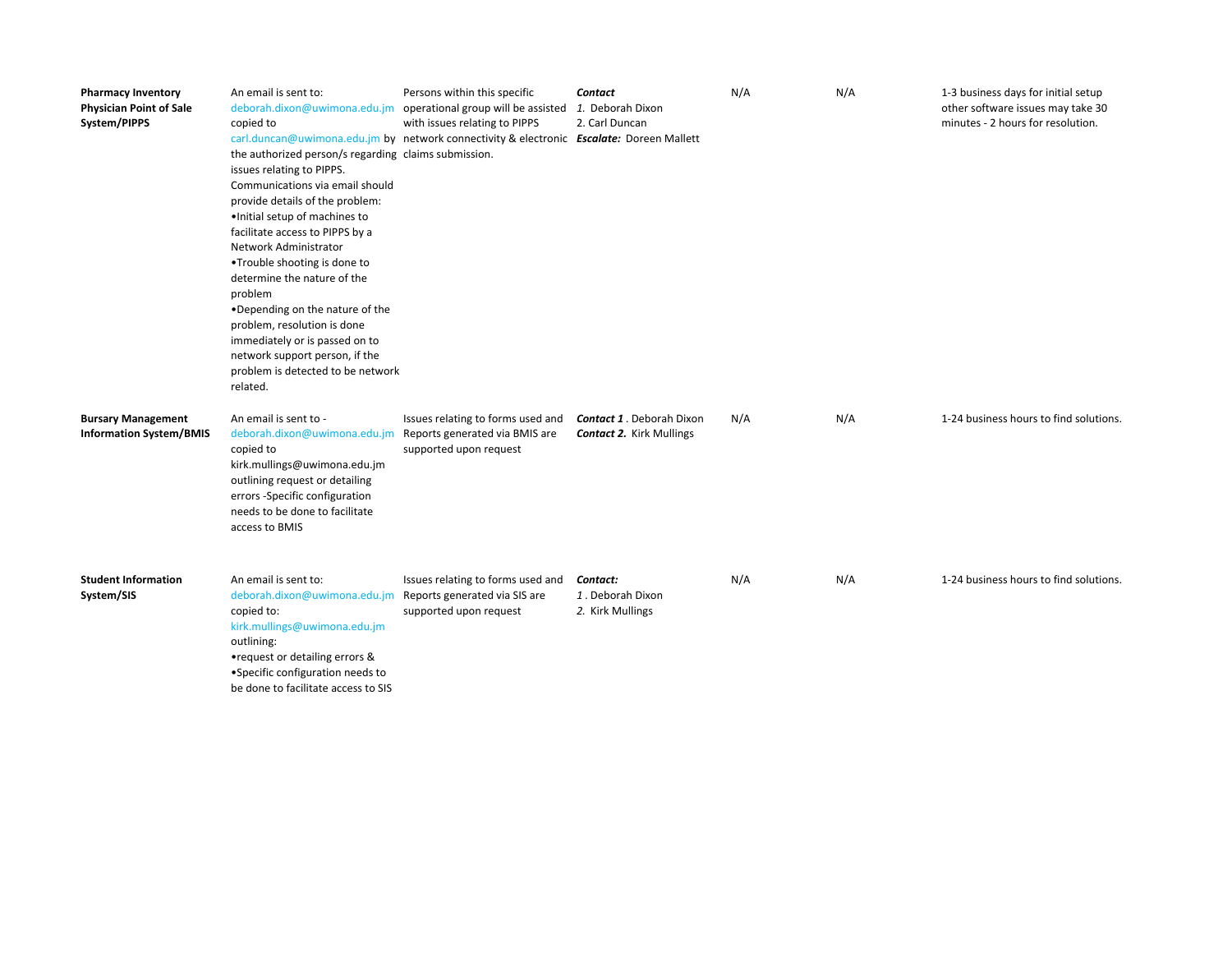| <b>Banner Technical Support</b>                                              | Initial setup of machines to<br>facilitate Banner must be logged<br>at the Helpdesk:<br>customer is then contacted and<br>setup is done remotely via the<br>phone<br>Providing the user has<br>administrative access to the<br>machine<br>. Otherwise this involves a visit to<br>the customer to run the setup                                                                                                                   | Support requests are logged at the <b>Contact:</b><br>Helpdesk - Request must include<br>•The errors generated during access<br>trial.                                                                         | 1. Deborah Dixon<br>2.Gary Stines<br>3.Carl Duncan   | N/A       | N/A | 10 minutes - 2 hours.                            |
|------------------------------------------------------------------------------|-----------------------------------------------------------------------------------------------------------------------------------------------------------------------------------------------------------------------------------------------------------------------------------------------------------------------------------------------------------------------------------------------------------------------------------|----------------------------------------------------------------------------------------------------------------------------------------------------------------------------------------------------------------|------------------------------------------------------|-----------|-----|--------------------------------------------------|
| <b>Banner Security Access</b>                                                | Requirements: Banner user name Authorized banner users<br>and database                                                                                                                                                                                                                                                                                                                                                            |                                                                                                                                                                                                                | Contact:<br>1. Deborah Dixon<br><b>Kirk Mullings</b> | N/A<br>2. | N/A | 10 minutes - 2 hours.                            |
| <b>Banner Student Report</b>                                                 | An email is sent to:<br>deborah.dixon@uwimona.edu.jm<br>or to<br>garvin.gordon@uwimona.edu.jm<br>and copied to<br>doreen.mallett@uwimona.edu.jm<br>• Provide details for reports to be<br>generated<br>•Timeframe for reports requested<br>should be stated                                                                                                                                                                       | Reports are generated for persons Contact:<br>within the specific functional<br>areas of Banner Student.                                                                                                       | Garvin Gordon<br>2. Deborah Dixon                    | 1 N/A     | N/A | 2 -7 working days for completion of<br>requests. |
| <b>PeopleSoft Database</b><br><b>Management-Testing &amp;</b><br>Development | Database Management involves:<br>. The creation and maintenance of and Maintaining Web and<br>the database<br>· Production<br>•Development and Test<br><b>Environment Maintenance</b><br>includes: Tuning (monitoring<br>database performance)<br>. Making changes to improve and<br>correct issues as they arise -<br>Applying patches & upgrades to<br>the Oracle Software (database<br>software) & the application<br>software | Support involves: . Configuring<br>Application Servers . Resolving<br>issues reported by users<br>•Maintaining and Upgrading the<br>Oracle Software as well as the<br>maintenance and upgrade of<br>PeopleSoft | Contact:<br>1. Carl Duncan<br>2. Gary Stines         | N/A       | N/A | Daily activity.                                  |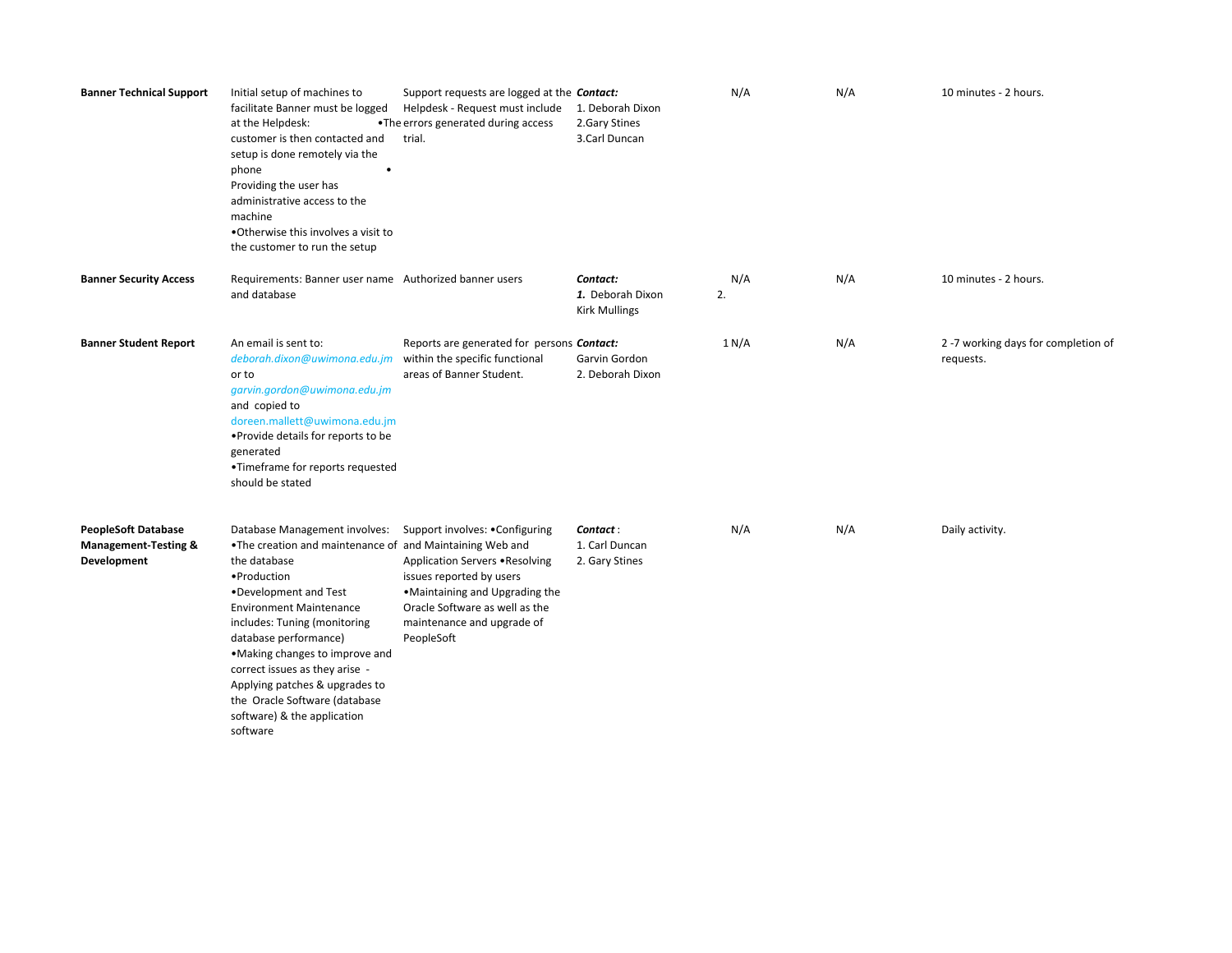| <b>Banner Database</b><br><b>Management-Testing &amp;</b><br>Development (Banner Mona, the database<br>Banner Centre, Banner MSB) . Production | Database Management involves:<br>. The creation and maintenance of and Maintaining Web and<br>•Development and Test<br><b>Environment Maintenance</b><br>includes: Tuning (monitoring<br>database performance) • Making<br>changes to improve and correct<br>issues as they arise -Applying<br>patches & upgrades to the Oracle<br>Software (database software) &<br>the application software                                                                      | Support involves: . Configuring<br>Application Servers . Resolving<br>issues reported by users<br>. Maintaining and Upgrading the<br>Oracle Software as well as the<br>maintenance and upgrade of<br>Banner | <b>Contact:</b> Carl Duncan & Gary N/A<br>Stines                          |        | N/A | Daily activity  |
|------------------------------------------------------------------------------------------------------------------------------------------------|--------------------------------------------------------------------------------------------------------------------------------------------------------------------------------------------------------------------------------------------------------------------------------------------------------------------------------------------------------------------------------------------------------------------------------------------------------------------|-------------------------------------------------------------------------------------------------------------------------------------------------------------------------------------------------------------|---------------------------------------------------------------------------|--------|-----|-----------------|
| <b>Testing &amp; Development</b>                                                                                                               | TMA Database Management- Database Management involves:<br>. The creation and maintenance of and Maintaining the Application<br>the database<br>• Production<br>•Development and Test<br><b>Environment Maintenance</b><br>includes: Tuning (monitoring<br>database performance)<br>• Making changes to improve and<br>correct issues as they arise -<br>Applying patches & upgrades to<br>the Oracle Software (database<br>software) & the application<br>software | Support involves: . Configuring<br>Server<br>. Resolving issues reported by<br>users<br>•Maintaining and Upgrading the<br>Oracle Software as well as the<br>maintenance and upgrade of TMA                  | Contact :<br>Carl Duncan<br>2. Gary Stines                                | 1. N/A | N/A | Daily activity. |
| <b>ALEPH Library Database</b><br>Management                                                                                                    | The DBAs are responsible for the<br>management of the Library<br>Database only (not the software). m<br>Tuning (monitoring database<br>performance) • Making changes<br>to improve and correct issues as<br>they arise .Applying patches &<br>upgrades to the Oracle Software<br>(database software) & the<br>application software                                                                                                                                 | <b>Contact: 1 Janet McCallum</b><br>janet.mccallum@uwimona.edu.j                                                                                                                                            | <b>Contact: 1 Janet McCallum</b><br>janet.mccallum@uwimona.ed<br>$u$ . jm | N/A    | N/A | Daily activity. |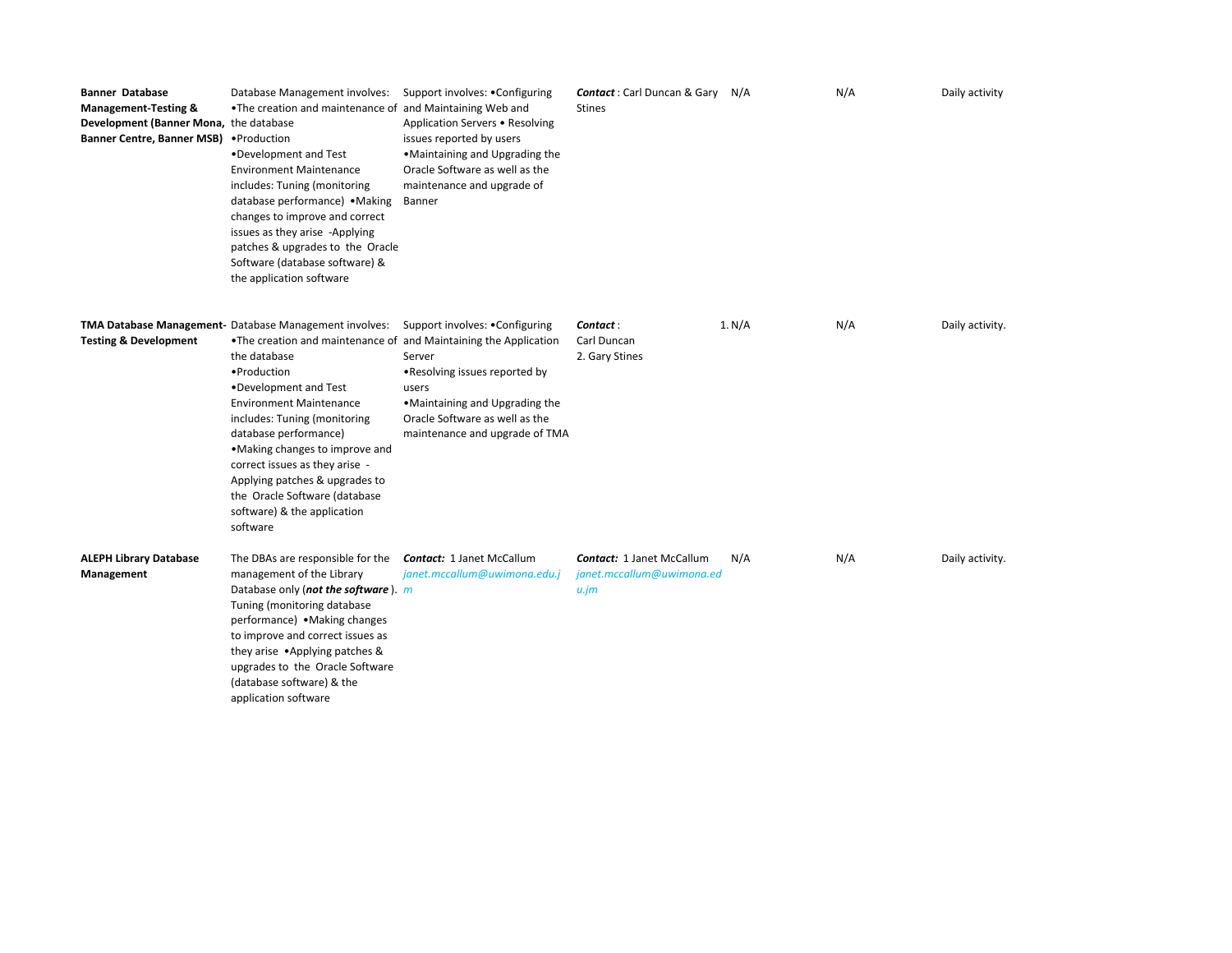| <b>EMQs (Exam Mark-up</b><br><b>Questions) &amp; MCQ (Multiple</b> are used for Multiple Choice<br><b>Choice Questions) Marking &amp; Examination:</b><br><b>Statistics</b> | $\bullet$ The<br>cards are delivered (the envelope quality.<br>should have the course code the<br>date of the exam, the number of<br>cards, the name of the lecturer)<br>The exams must be logged in a log<br>book provided upon delivery<br>• Analysis is proformed and<br>statistical reports generated<br>. Picking up of results must also be<br>logged in the log book provided                                                                                                                                                   | Special electronic readable cards A master card (answer sheet) must <b>Contact:</b> 1. Joan Leitch<br>be delivered with each exam and<br>all cards must be of the same                                                                                                                             |                                | Free for UGC funded N/A<br>departments                                                                                   |                           | Data analysis normally takes<br>approximately 2 days. At the peak of<br>examination period the processing<br>may take up to 10 working days. |
|-----------------------------------------------------------------------------------------------------------------------------------------------------------------------------|----------------------------------------------------------------------------------------------------------------------------------------------------------------------------------------------------------------------------------------------------------------------------------------------------------------------------------------------------------------------------------------------------------------------------------------------------------------------------------------------------------------------------------------|----------------------------------------------------------------------------------------------------------------------------------------------------------------------------------------------------------------------------------------------------------------------------------------------------|--------------------------------|--------------------------------------------------------------------------------------------------------------------------|---------------------------|----------------------------------------------------------------------------------------------------------------------------------------------|
| Data Analysis for Staff &<br><b>Students</b>                                                                                                                                | Students provide the data in<br>digital format after consulting<br>their research supervisor:<br>Variables requested must be<br>will operate on those variables<br>•Verification is done at this level<br>(with the student and the Analyst)<br>•The student may have to be<br>directed back to his/her<br>supervisor for clarification<br>• If the request is clear and precise<br>the data is then analysed<br>• Statistical Report is then<br>generated based on request<br>• An invoice is produced for<br>payment for the service | In order to ensure that the report <b>Contact:</b> 1. Joan Leitch<br>is within the scope recommended<br>• by the researcher/student and the<br>researcher's supervisor, additional<br>outlined along with functions that information is sometimes required<br>after the first report is generated. |                                | The cost is<br>dependent on the<br>scope of the<br>research and<br>wheather the user is<br>an under or post<br>graudate. | guided by the<br>Analyst. | The customer will be 3-10 working days depending on<br>complexities involved.                                                                |
| <b>Health Centre Online</b><br><b>Scheduling (HALO)</b>                                                                                                                     | Users make request via email<br>(joan.leitch@uwimona.edu.jm) or based on support request - Users<br>telephone ((1876) 927-2148)<br>Analysis of the request is done<br>followed by resolution                                                                                                                                                                                                                                                                                                                                           | Changes and updates are done<br>are then asked to confirm<br>resolution                                                                                                                                                                                                                            | <b>Contact: 1. Joan Leitch</b> | N/A                                                                                                                      | N/A                       | Approximately 48 hours.                                                                                                                      |
| <b>Thesis Tracking for</b><br><b>Postgraduate Students</b>                                                                                                                  | Users make request via email<br>(joan.leitch@uwimona.edu.jm) or based on support request - Users<br>telephone ((1876) 927-2148)<br>Analysis of the request is done<br>followed by resolution                                                                                                                                                                                                                                                                                                                                           | Changes and updates are done<br>are then asked to confirm<br>resolution                                                                                                                                                                                                                            | <b>Contact: 1. Joan Leitch</b> | N/A                                                                                                                      | N/A                       | Approximately 48 hours.                                                                                                                      |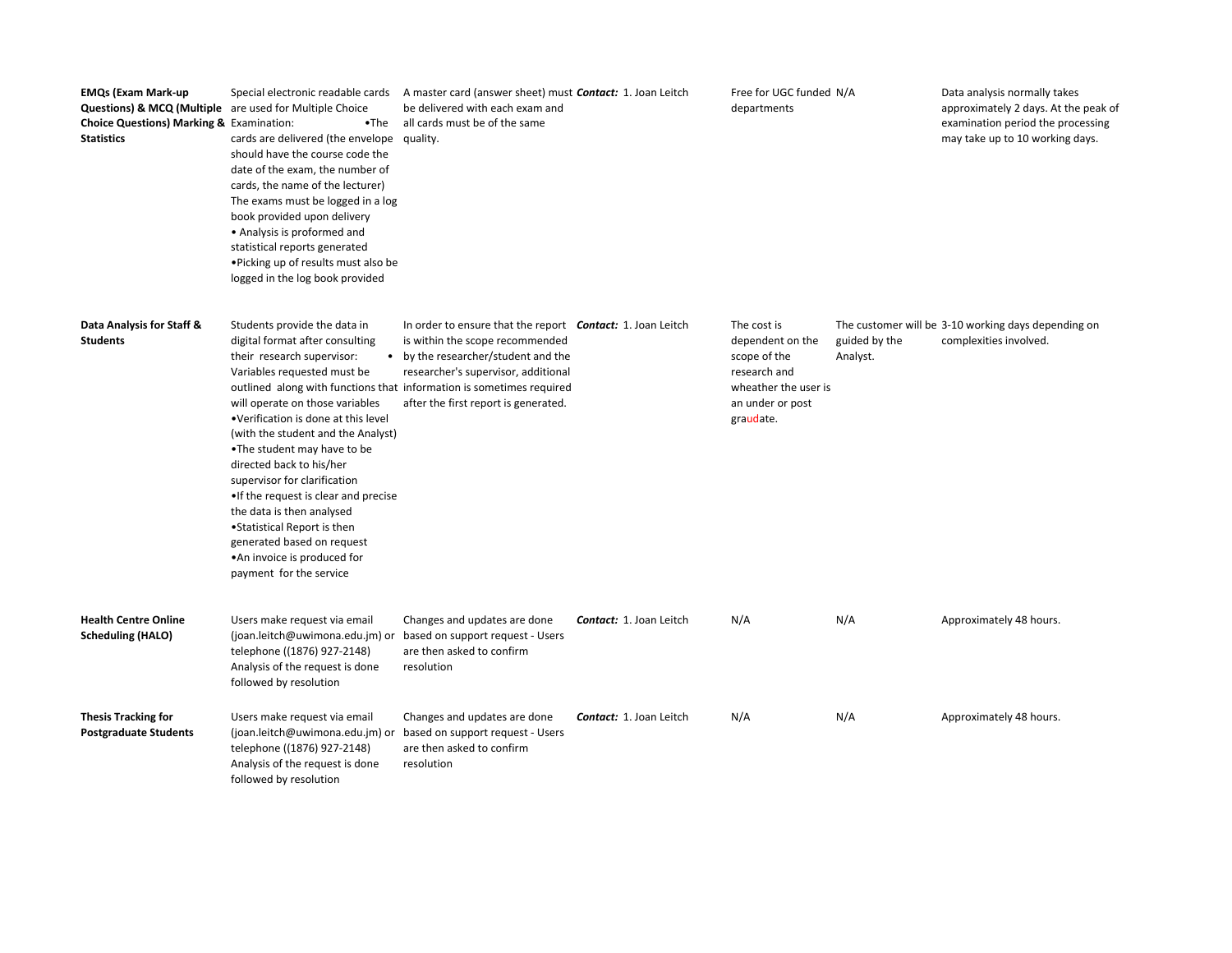| <b>Technical Management of</b><br><b>MORD</b> (Mona Online<br><b>Research Database)</b> | Users make request via email<br>(joan.leitch@uwimona.edu.jm) or<br>telephone ((1876) 927-2148)<br>Analysis of the request is done<br>followed by resolution                                                                                                                                                                                                                                                                                                              | Changes and updates are done<br>based on support request - Users<br>are then asked to confirm<br>resolution | Contact: 1. Joan Leitch                     | N/A    | N/A | Approximately 48 hours.           |
|-----------------------------------------------------------------------------------------|--------------------------------------------------------------------------------------------------------------------------------------------------------------------------------------------------------------------------------------------------------------------------------------------------------------------------------------------------------------------------------------------------------------------------------------------------------------------------|-------------------------------------------------------------------------------------------------------------|---------------------------------------------|--------|-----|-----------------------------------|
| <b>Student Assessment of</b><br><b>Courses and Lecturers</b>                            | The authorized persons provide us Adjustment are made to the<br>with a list of the courses/lecturers original list for data correction<br>for the current semester:<br>• Labels are generated and<br>disseminated along with the<br>standardized questionnaires that<br>are filled out by students at the<br>end of the semester<br>.Questionnaires are then<br>submitted for analysis<br>• Statistical Reports are then<br>generated and sent to the<br>relevant office | then analysis is reprocessed                                                                                | Contact:<br>Joan Leitch<br>2. Laurie Leitch | 1. N/A | N/A | On-going throughout the semester. |
| in TMA                                                                                  | Implementing New Modules Matching the functionality of the Persons within the specific<br>Relevant Business Processes in<br>order to enhance the<br>development of the Estate<br><b>Management Department</b>                                                                                                                                                                                                                                                            | Enterprise System (TMA) with the functional areas will be supported.                                        | <b>Contact: Bruce McDonald</b>              | N/A    | N/A | On-going activity.                |
|                                                                                         | TMA Maintenance & Support • Troubleshooting problems in the Persons within the specific<br>Application<br>•Managing users' requests<br>•General administration of the<br>system                                                                                                                                                                                                                                                                                          | functional areas will be supported.                                                                         | Contact: Bruce McDonald                     | N/A    | N/A | On-going activity.                |
| <b>Finance</b>                                                                          | Interfacing TMA with Banner Build custom interface between<br>Banner and TMA to allow smooth<br>communication between the two<br>systems on financial matters                                                                                                                                                                                                                                                                                                            | Persons within the specific<br>functional areas will be supported. 1.Bruce McDonald                         | Contact:<br>2. Kirk Mullings                | N/A    | N/A | On-going activity.                |
| <b>Developing Adhoc Reports</b><br>from TMA                                             | Developing additional reports                                                                                                                                                                                                                                                                                                                                                                                                                                            | Persons within the specific<br>which were not packaged in TMA. functional areas will be supported.          | <b>Contact: Bruce McDonald</b>              | N/A    | N/A | On-going activity.                |
| <b>Interfacing Banner Student</b><br>with External Stakeholders                         | Interacting with end-users to<br>provide the necessary service.                                                                                                                                                                                                                                                                                                                                                                                                          | Persons within the specific<br>functional areas will be supported.                                          | <b>Contact: Bruce McDonald</b>              | N/A    | N/A | On-going activity.                |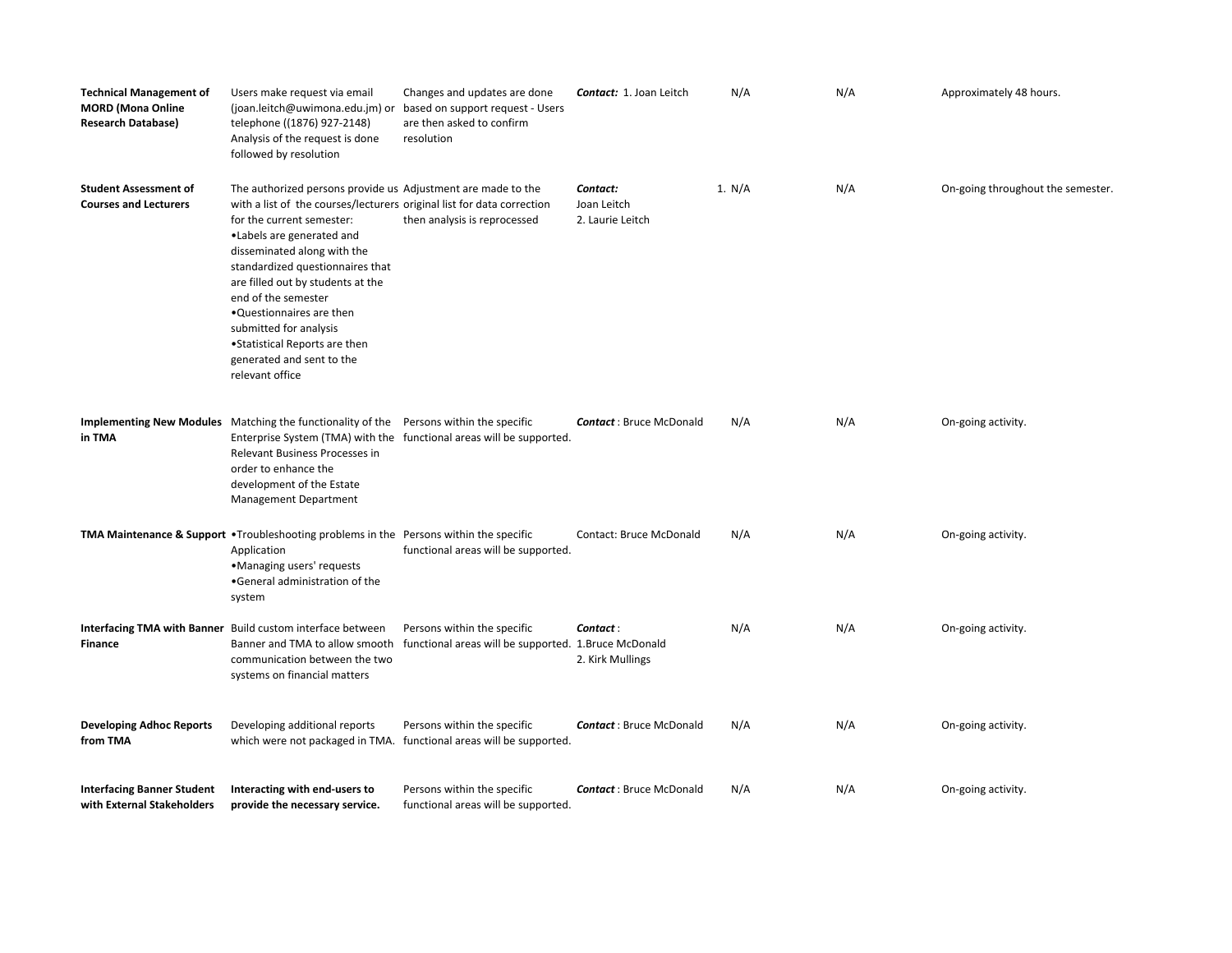| <b>Software Request</b>        | Please complete the software<br>request form by visiting<br>http://myspot.mona.uwi.edu/mit<br>s and select Software Requisition<br>at the bottom of the webpage<br>below Forms. The form must be<br>approved by the HOD of the<br>person making the request.                                                                                        | Support is based on the licencing <b>Contact</b> : Deborah Dixon<br>agreement.                                                                        |                                                                  | Pricing is based on<br>whether the<br>department is UGC<br>funded or not<br>funded. Pricing is<br>also dependent on<br>the product or the<br>package. | Contact the<br>Helpdesk for detail                                                                                                                                                                                                                                                                                                      | Within 24 business hours if the<br>product is available.                        |
|--------------------------------|-----------------------------------------------------------------------------------------------------------------------------------------------------------------------------------------------------------------------------------------------------------------------------------------------------------------------------------------------------|-------------------------------------------------------------------------------------------------------------------------------------------------------|------------------------------------------------------------------|-------------------------------------------------------------------------------------------------------------------------------------------------------|-----------------------------------------------------------------------------------------------------------------------------------------------------------------------------------------------------------------------------------------------------------------------------------------------------------------------------------------|---------------------------------------------------------------------------------|
| <b>Software Administration</b> | Interact with end-users, resellers, .<br>distributors and vendors - request<br>quotes and invoices from the<br>various parties - request invoices<br>for various products - select the<br>most appropriate prices and<br>service -                                                                                                                  |                                                                                                                                                       | <b>Contact:</b> Deborah Dixon                                    | Pricing is based on<br>the product or the<br>package.                                                                                                 | Seek approval from On-going activity.<br>CIO for Quotes &<br>Invoices for<br>payment - Generate<br>PR/PO in Banner -<br>Emailed to supplier -<br>Track order for<br>delivery of software -<br>After payment<br>distribution is done<br>this is guided by the<br>licences<br>agreements. Files<br>are updated online<br>and manual files |                                                                                 |
| Tape Back-up & Rotation        | storage, data is backed up daily,<br>weekly, monthly and quarterly.<br>Full backup (Quarterly are stored<br>on site) Weekly & monthly backup<br>are stored off site as well as<br>onsite. Whenever the external<br>auditors are assessing various<br>functionality of MITS they are<br>provided with details regarding<br>the rotation of the tapes | As part of data management and The support and maintenance of<br>the UWI's core business products<br>is manadatory and is done on a<br>regular basis. | Contact:<br>1: Garrick Blake<br>2: Orville Simms<br>Alrick Brown | N/A<br>3:                                                                                                                                             | N/A                                                                                                                                                                                                                                                                                                                                     | Receive backup weekly and monthly.                                              |
| <b>Creating Banner Reports</b> | To log the request please contact Authorized Staff working with<br>the Helpdesk at (1876) 927-2148<br>or helpdesk@uwimona.edu.jm                                                                                                                                                                                                                    | banner and require such data                                                                                                                          | <b>Main Contact: Kirk Mullings</b>                               | N/A                                                                                                                                                   | N/A                                                                                                                                                                                                                                                                                                                                     | Reports may take 5 -10 working days<br>depending on the nature of the<br>tasks. |
|                                | Banner Reports Modification To log the request please contact Authorized Staff working with<br>the Helpdesk at (1876) 927-2148<br>or helpdesk@uwimona.edu.jm                                                                                                                                                                                        | banner and require such data                                                                                                                          | Main Contact: Kirk Mullings                                      | N/A                                                                                                                                                   | N/A                                                                                                                                                                                                                                                                                                                                     | Testing time 16 business hours<br>depending of complexity.                      |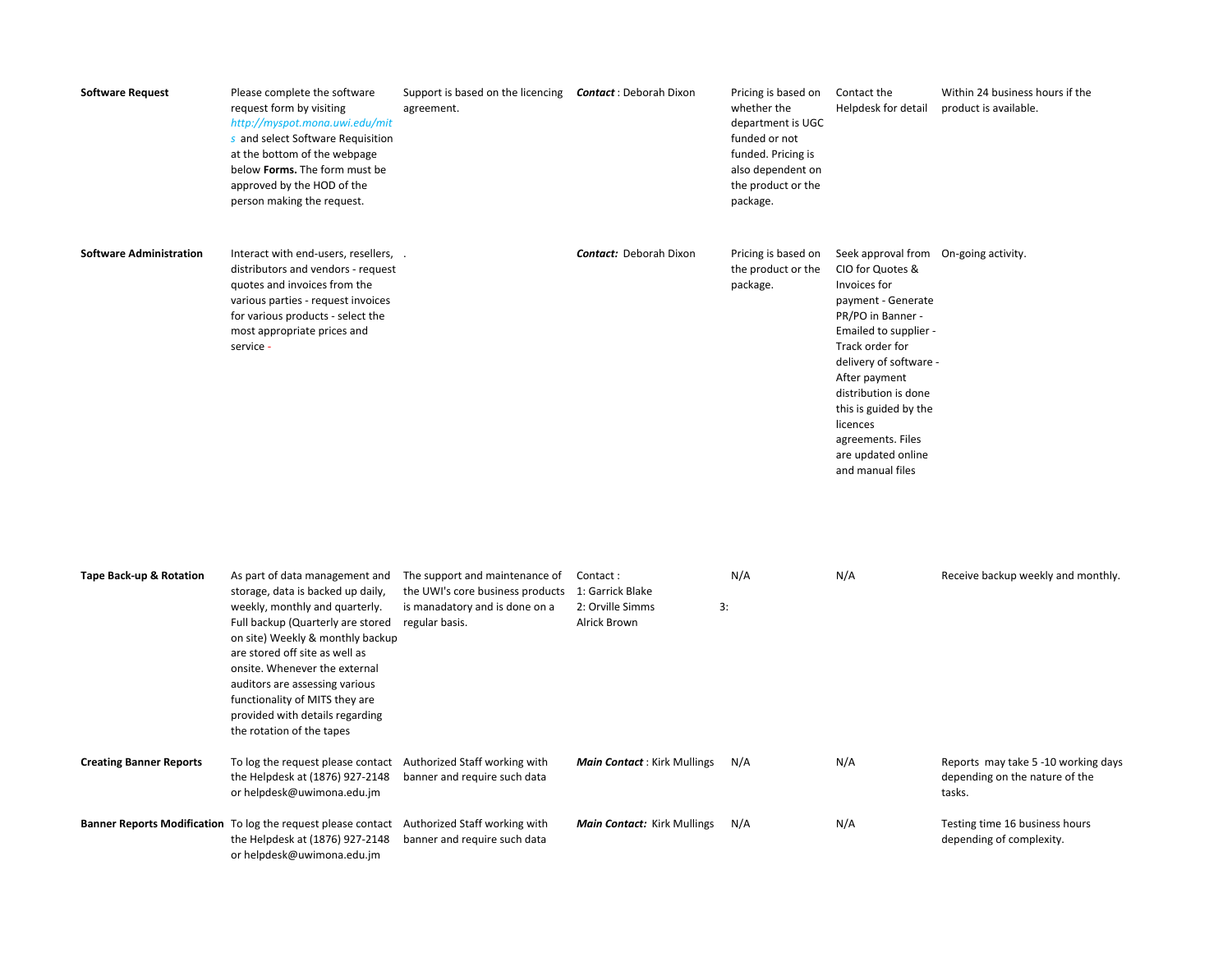| grant, Journal, SLB, Payroll<br>interfacing                                                                                                                                                                                                   | Interfacing Issues in Banner: To log the request please contact Authorized Staff working with<br>TMA Payment interface, Book the Helpdesk at (1876) 927-2148<br>or helpdesk@uwimona.edu.jm | banner and require such data                                                                                                                                                                    | <b>Main Contact: Kirk Mullings</b>                                                      | N/A | N/A | Troubleshooting take approximately<br>8 business hours.                                                                                  |
|-----------------------------------------------------------------------------------------------------------------------------------------------------------------------------------------------------------------------------------------------|--------------------------------------------------------------------------------------------------------------------------------------------------------------------------------------------|-------------------------------------------------------------------------------------------------------------------------------------------------------------------------------------------------|-----------------------------------------------------------------------------------------|-----|-----|------------------------------------------------------------------------------------------------------------------------------------------|
| <b>Managing Cheque Printing</b><br><b>Issues in Banner</b>                                                                                                                                                                                    | To log the request please contact<br>the Helpdesk at (1876) 927-2148<br>or helpdesk@uwimona.edu.jm                                                                                         | Authorized Staff working with<br>banner and require such data                                                                                                                                   | Main Contact: Kirk Mullings                                                             |     | N/A | 3-8 business hours.                                                                                                                      |
| <b>Managing Purchase Order</b><br><b>Issues in Banner</b>                                                                                                                                                                                     | To log the request please contact<br>the Helpdesk at (1876) 927-2148<br>or helpdesk@uwimona.edu.jm                                                                                         | Authorized staff working with<br>banner and require such support                                                                                                                                | <b>Main Contact:</b> Kirk Mullings                                                      | N/A | N/A | 3-8 business hours.                                                                                                                      |
| <b>Managing Requisition,</b><br><b>Payment &amp; Cashiering</b><br><b>Banner Issues</b>                                                                                                                                                       | To log the request please contact<br>the Helpdesk at (1876) 927-2148<br>or helpdesk@uwimona.edu.jm                                                                                         | Authorized staff working with<br>banner and require such support                                                                                                                                | Main Contact: Kirk Mullings                                                             | N/A | N/A | 3-8 business hours.                                                                                                                      |
| <b>Admissions:</b> Supporting the<br>processes<br>• Assisting in defining and<br>streamline the processes<br>• Develop, Maintain and<br>Customize applications &<br>software to support the<br>processes and supporting<br>reporting needs    | Please derect e-mail to the<br>Helpdesk at<br>helpdesk@uwimona.edu.jm                                                                                                                      | Persons in the respective<br>functional areas are assisted.<br>clarification is sought from the<br>official/authorized source to<br>ensure that the correct business<br>processes are followed. | <b>Main Contact:</b><br>1: Garvin Gordon<br>2: Ian Sutherland (secondary<br>support)    | N/A | N/A | Specific request may take 3-8<br>business hours - Complex<br>request/projects may take weeks<br>and months depending on<br>complexities. |
| <b>Registration:</b><br>•Supporting the processes<br>• Assisting in defining and<br>streamline the processes<br>• Develop, Maintain and<br>Customize applications &<br>software to support the<br>processes and supporting<br>reporting needs | Please derect e-mail to the<br>Helpdesk at<br>helpdesk@uwimona.edu.jm                                                                                                                      | Persons in the respective<br>functional areas are assisted.<br>clarification is sought from the<br>official/authorized source to<br>ensure that the correct business<br>processes are followed. | <b>Main Contact:</b><br>1: Garvin Gordon<br>2: Ian Sutherland (as<br>secondary support) | N/A | N/A | Specific request may take 3-8<br>business hours - Complex<br>request/projects may take weeks<br>and months depending on<br>complexities. |
| <b>Examination:</b><br>$\bullet$ Supporting the processes $\bullet$<br>Assisting in defining and<br>streamline the processes<br>•Develop, Maintain and<br>Customize applications &<br>software to support the                                 | Please derect e-mail to the<br>Helpdesk at<br>helpdesk@uwimona.edu.jm                                                                                                                      | Persons in the respective<br>functional areas are assisted.<br>clarification is sought from the<br>official/authorized source to<br>ensure that the correct business<br>processes are followed. | Main Contact: Garvin Gordon N/A                                                         |     | N/A | Specific request may take 3-8<br>business hours - Complex<br>request/projects may take weeks<br>and months depending on<br>complexities  |

processes and supporting reporting needs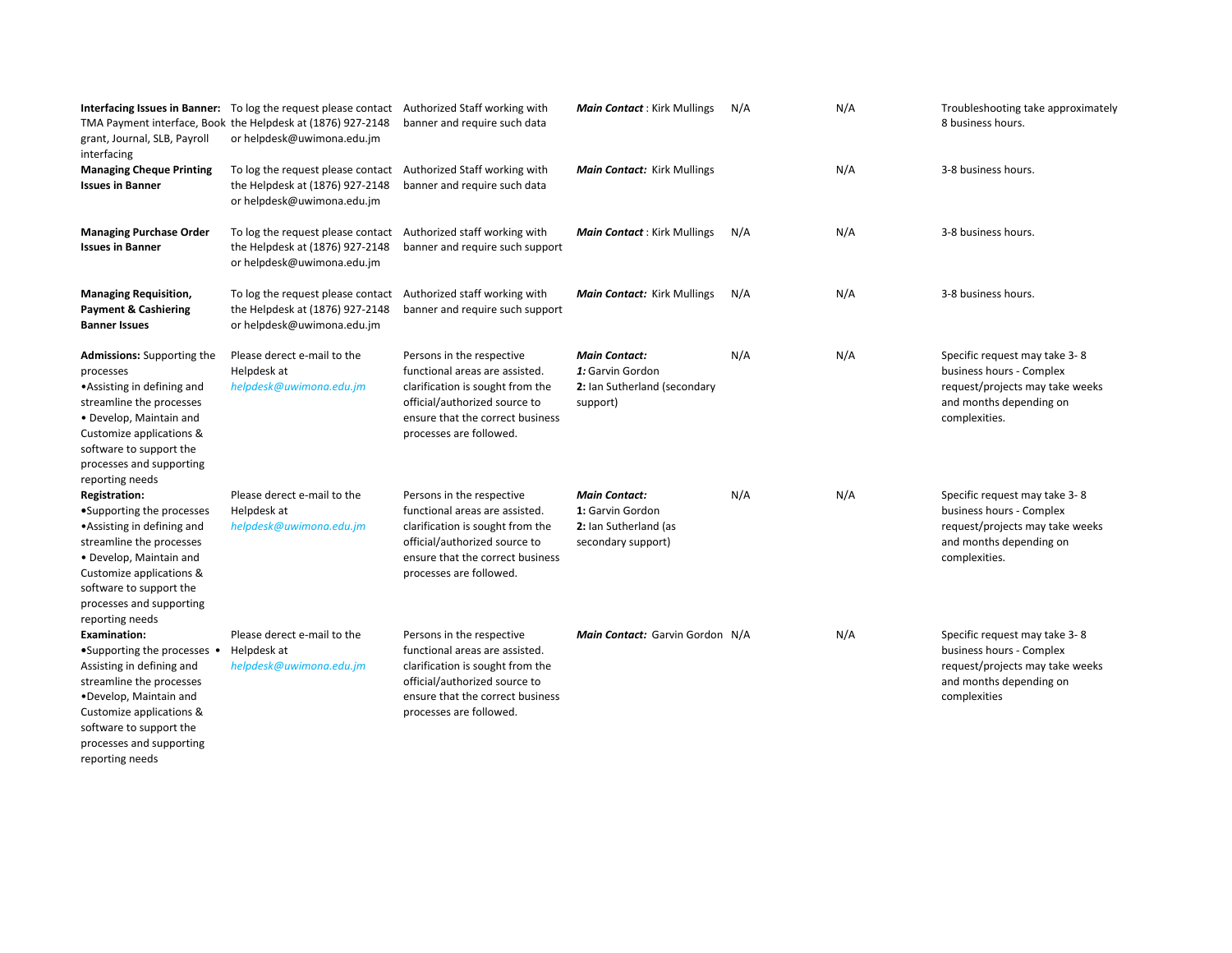| <b>Graduation:</b><br>$\bullet$ Supporting the processes $\bullet$<br>Assisting in defining and<br>streamline the processes<br>• Develop, Maintain and<br>Customize applications &<br>software to support the<br>processes and supporting<br>reporting needs | Please derect e-mail to the<br>Helpdesk at<br>helpdesk@uwimona.edu.jm                                                  | Persons in the respective<br>functional areas are assisted.<br>clarification is sought from the<br>official/authorized source to<br>ensure that the correct business<br>processes are followed. | Main Contact: Garvin Gordon N/A                                                       |     | N/A | Specific request may take 3-8<br>business hours - Complex<br>request/projects may take weeks<br>and months depending on<br>complexities. |
|--------------------------------------------------------------------------------------------------------------------------------------------------------------------------------------------------------------------------------------------------------------|------------------------------------------------------------------------------------------------------------------------|-------------------------------------------------------------------------------------------------------------------------------------------------------------------------------------------------|---------------------------------------------------------------------------------------|-----|-----|------------------------------------------------------------------------------------------------------------------------------------------|
| <b>Admissions -</b><br>Postgraduate/Registry:<br>Development & Maintenance of the request.<br>of online admissions<br>application system relating to<br>postgraduate admission                                                                               | Please derect an e-mail to the<br>Helpdesk outlining the description functional areas are assisted.                    | Persons in the respective<br>clarification is sought from the<br>official/authorized source to<br>ensure that the correct business<br>processes are followed.                                   | <b>Main Contact:</b><br>1: Vernon Rowe<br>2:<br>Ian Sutherland (secondary<br>support) | N/A | N/A | Within 8 business hours after the<br>request is acknowledged.                                                                            |
| <b>Generate Reports regarding</b><br><b>Applicants &amp; Offers</b>                                                                                                                                                                                          | Please direct an e-mail to the<br>Helpdesk outlining the description<br>of the request.                                | Persons in the respective<br>functional areas are assisted.<br>Clarification is sought from the<br>official/authorized source to<br>ensure that the correct business<br>processes are followed. | <b>Main contact:</b><br>Vernon Rowe<br>Garvin Gordon<br>Ian Sutherland                | N/A | N/A | Within 8 business hours after the<br>request is acknowledged.                                                                            |
| <b>Generate Reports regarding</b><br>& Scheduling for SRU &<br><b>Principal's office</b>                                                                                                                                                                     | Please direct an e-mail to the<br>courses offering, Registration Helpdesk outlining the description<br>of the request. | Persons in the respective<br>functional areas are assisted.<br>Clarification is sought from the<br>official/authorized source to<br>ensure that the correct business<br>processes are followed. | Main support: Vernon Rowe N/A                                                         |     | N/A | Within 8 business hours after the<br>request is acknowledged.                                                                            |
| <b>Applications for Hall</b><br><b>Residence</b>                                                                                                                                                                                                             | Develop, Maintain & Manage Please direct an e-mail to the<br>Helpdesk outlining the description<br>of the request.     | Persons in the respective<br>functional areas are assisted.<br>Clarification is sought from the<br>official/authorized source to<br>ensure that the correct business<br>processes are followed. | <b>Main support</b> : Vernon Rowe N/A                                                 |     | N/A | Within 8 business hours after the<br>request is acknowledged.                                                                            |
| <b>SLB:</b> Develop & Maintain the Please direct an e-mail to the<br>program that interfaces with<br>SLB web service to upload<br>data for loan applications and<br>disbursement                                                                             | Helpdesk outlining the description<br>of the request.                                                                  | Persons in the respective<br>functional areas are assisted.<br>Clarification is sought from the<br>official/authorized source to<br>ensure that the correct business<br>processes are followed. | Main support: Vernon Rowe                                                             | N/A | N/A | Within 8 business hours after the<br>request is acknowledged.                                                                            |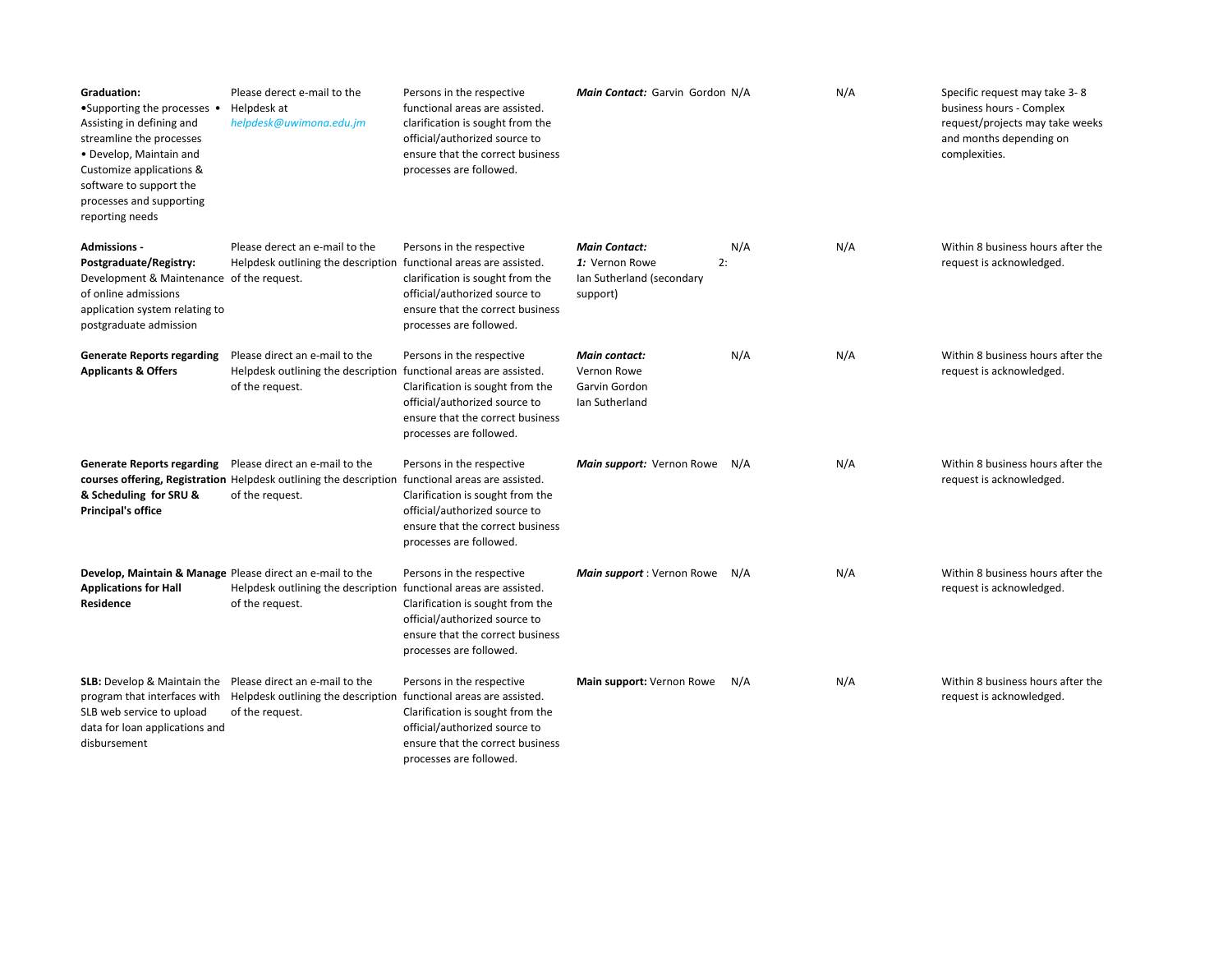| <b>CELCAT:</b> Maintain the CELCAT Please direct an e-mail to the<br>installation and provide<br>support to users                                        | Helpdesk outlining the description functional areas are assisted.<br>of the request.                                                             | Persons in the respective<br>Clarification is sought from the<br>official/authorized source to<br>ensure that the correct business<br>processes are followed. | Main support: Vernon Rowe N/A                          |     | N/A | Within 8 business hours after the<br>request is acknowledged. |
|----------------------------------------------------------------------------------------------------------------------------------------------------------|--------------------------------------------------------------------------------------------------------------------------------------------------|---------------------------------------------------------------------------------------------------------------------------------------------------------------|--------------------------------------------------------|-----|-----|---------------------------------------------------------------|
| LDAP: Maintaining the LDAP<br>authentication setup for SAS                                                                                               | Please direct an e-mail to the<br>Helpdesk outlining the description functional areas are assisted.<br>of the request.                           | Persons in the respective<br>Clarification is sought from the<br>official/authorized source to<br>ensure that the correct business<br>processes are followed. | Main support : Vernon Rowe                             | N/A | N/A | Within 8 business hours after the<br>request is acknowledged. |
| <b>Develop and Maintain</b><br>Finance                                                                                                                   | Please direct an e-mail to the<br>Upload of SLB data to Banner Helpdesk outlining the description work with these systems are<br>of the request. | Persons who are authorized to<br>supported accordingly.                                                                                                       | Main support : Ian Sutherland N/A                      |     | N/A | Within 8 business hours after the<br>request is acknowledged. |
| <b>Electronic Transfer and</b><br>processing of fees: NCB,<br>Paymaster, BillExpress                                                                     | Please direct an e-mail to the<br>Helpdesk outlining the description work with these systems are<br>of the request.                              | Persons who are authorized to<br>supported accordingly.                                                                                                       | Support team: Ian Sutherland N/A<br><b>Mullings</b>    |     | N/A | Within 8 business hours after the<br>request is acknowledged. |
| Banner Add-ons for Students Please direct an e-mail to the<br><b>Administrations</b>                                                                     | Helpdesk outlining the description work with these systems are<br>of the request.                                                                | Persons who are authorized to<br>supported accordingly.                                                                                                       | Main support : Ian Sutherland N/A                      |     | N/A | Within 8 business hours after the<br>request is acknowledged. |
| Develop & Maintain Library<br>System (EXLIBRIS) interface<br>with Banner and PeopleSoft of the request.                                                  | Please direct an e-mail to the<br>Helpdesk outlining the description work with these systems are                                                 | Persons who are authorized to<br>supported accordingly.                                                                                                       | Main support : Ian Sutherland N/A                      |     | N/A | Within 8 business hours after the<br>request is acknowledged. |
| Develop & Maintain Banner<br>students data objects for<br><b>Executive Decision reporting</b> of the request.<br>in the UWI Centre (business<br>objects) | Please direct an e-mail to the<br>Helpdesk outlining the description work with these systems are                                                 | Persons who are authorized to<br>supported accordingly.                                                                                                       | Main support : Ian Sutherland N/A                      |     | N/A | Within 8 business hours after the<br>request is acknowledged. |
| Develop and maintain<br>procedures for uploading<br><b>ELPT</b> results                                                                                  | Please direct an e-mail to the<br>Helpdesk outlining the description work with these systems are<br>of the request.                              | Persons who are authorized to<br>supported accordingly.                                                                                                       | Main support: Ian Sutherland                           | N/A | N/A | Within 8 business hours after the<br>request is acknowledged. |
| fee exemption process                                                                                                                                    | Develop and maintain tuition Please direct an e-mail to the<br>Helpdesk outlining the description work with these systems are<br>of the request. | Persons who are authorized to<br>supported accordingly.                                                                                                       | Support team:<br>1. Ian Sutherland<br>2. Kirk Mullings | N/A | N/A | Within 8 business hours after the<br>request is acknowledged. |
| Develop and maintain<br>internal telephone directory                                                                                                     | Please direct an e-mail to the<br>Helpdesk outlining the description work with these systems are<br>of the request.                              | Persons who are authorized to<br>supported accordingly.                                                                                                       | Main support : Ian Sutherland N/A                      |     | N/A | Within 8 business hours after the<br>request is acknowledged. |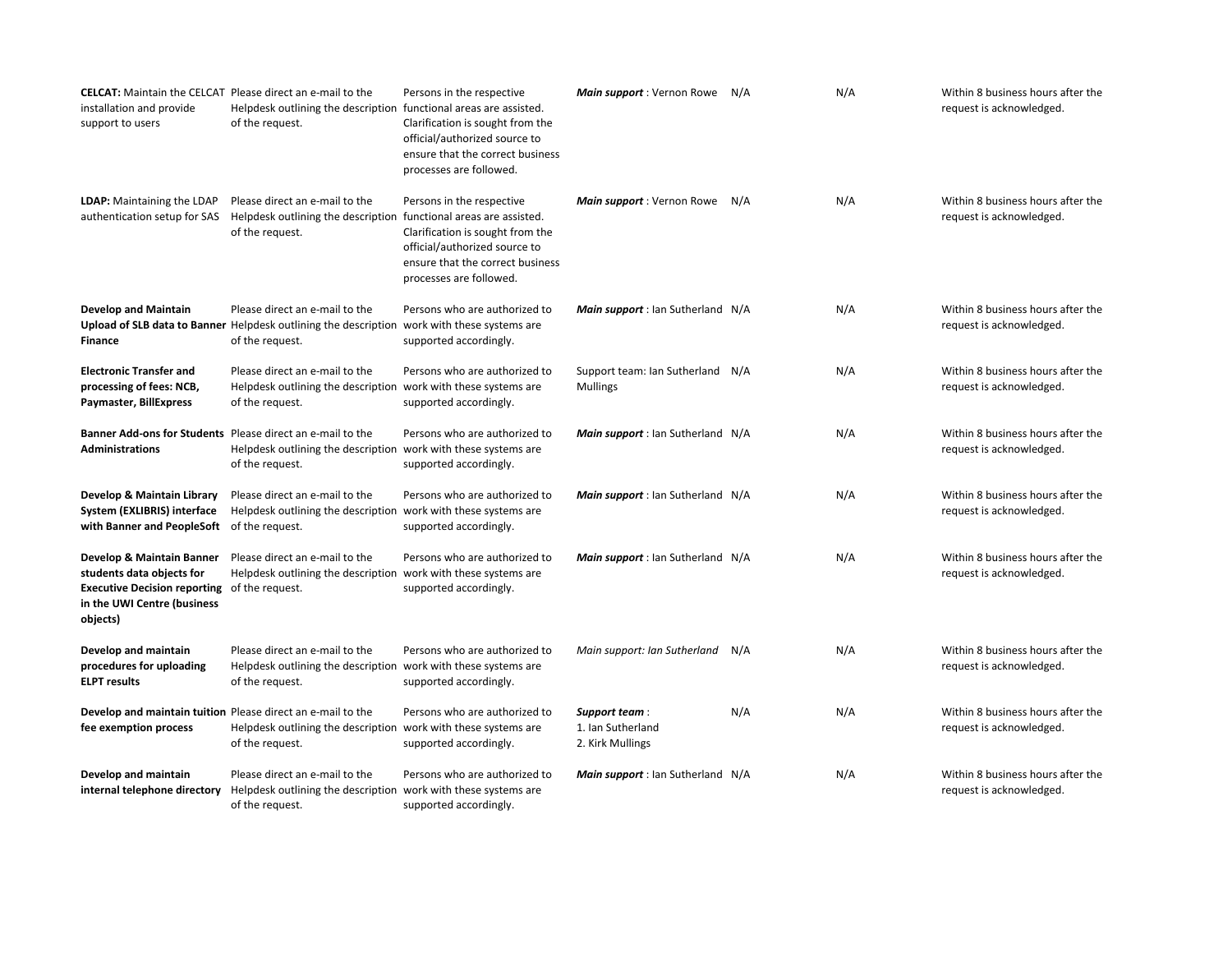| <b>Students &amp; Staff ID Cards:</b><br><b>Create and maintain data</b><br>objects for badging system | Please direct an e-mail to the<br>Helpdesk outlining the description<br>of the request.                                                                                                            | Persons who are authorized to<br>work with these systems are<br>supported accordingly. | Main support : Ian Sutherland N/A                                                                                                           |                                                                                                      | N/A                                                                                                                                                                                                                                                                                                                                                                   | Within 8 business hours after the<br>request is acknowledged.  |
|--------------------------------------------------------------------------------------------------------|----------------------------------------------------------------------------------------------------------------------------------------------------------------------------------------------------|----------------------------------------------------------------------------------------|---------------------------------------------------------------------------------------------------------------------------------------------|------------------------------------------------------------------------------------------------------|-----------------------------------------------------------------------------------------------------------------------------------------------------------------------------------------------------------------------------------------------------------------------------------------------------------------------------------------------------------------------|----------------------------------------------------------------|
| <b>Student Deregistration:</b><br><b>Produce reports</b>                                               | Please direct an e-mail to the<br>Helpdesk outlining the description<br>of the request.                                                                                                            | Persons who are authorized to<br>work with these systems are<br>supported accordingly. | Main support : Ian Sutherland N/A                                                                                                           |                                                                                                      | N/A                                                                                                                                                                                                                                                                                                                                                                   | Within 8 business hours after the<br>request is acknowledged.  |
| <b>Infrastructure Unit</b>                                                                             |                                                                                                                                                                                                    |                                                                                        |                                                                                                                                             |                                                                                                      |                                                                                                                                                                                                                                                                                                                                                                       |                                                                |
| <b>UPS Systems Installation &amp;</b><br><b>Maintenance</b>                                            | This problems can be resolved<br>remotely after the request is<br>acknowledged. The process<br>includes:<br>• Procuring & commissioning<br>•Maintenance & support<br>• Policy document preparation | Support is given to staff members<br>in specific functional areas.                     | Contact: Helpdesk at (1876)<br>927-2148 or<br>helpdesk@uwimona.edu.jm<br>Contact:<br>1. Owen Ferguson<br>Gary Malcolm<br>Alrick Brown<br>3. | Quotation<br>reflecting prices<br>obtained from<br>supplier via email<br>and submitted to<br>client. | Interfacing with<br>approved suppliers<br>& recommending<br>configuration<br>Quotation is<br>received via email<br>• Quotation is<br>submitted to<br>requesting client for<br>processing to<br><b>Purchasing Order</b><br>status<br>• Supplier provides<br>invoice on delivery/<br>completion of<br>service<br>• The Invoice is<br>submitted to<br>Bursary for cheque | 1-2 weeks for stocked items, 4-6<br>weeks for overseas orders. |

preparation and payment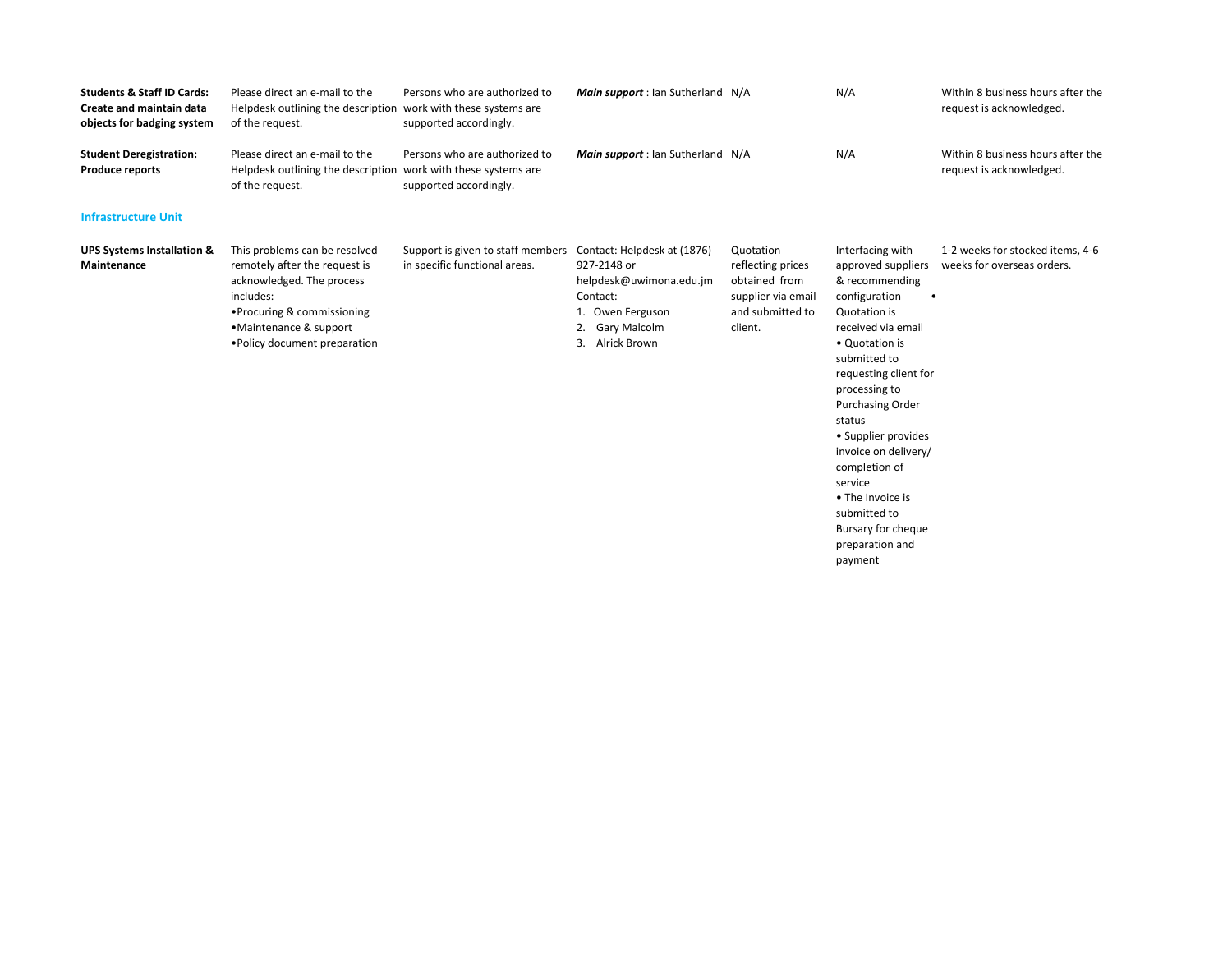| <b>Electronic Access Control:</b><br>Design, Installation and<br>Maintenance | • Site Plan Drawing for new<br>building constructions should be<br>provided to the MITS Access<br>Control Officer (ACO)<br>• Site visit/s and consultation and problems are managed only after<br>recommendations with end-users referral is made by specific<br>for existing buildings are required. functional staff members.<br>This involves installation<br>(procurement & commissioning,<br>testing & final sign-off by<br>supplier).<br>Other procedures: .Configuration<br>•Maintenance & support<br>• Access rights assignment | Provide the Helpdesk with the<br>detail of the problem for access<br>related problem. Most problems<br>can be resolved remotely. Access                                                          | Contact our Helpdesk at (1876) Quotation<br>927-2148 or<br>helpdesk@uwimona.edu.jm<br>Contact 1. Owen Ferguson<br>alternate contact Christopher<br>Muir Escalate Jeremy Whyte | reflecting prices<br>obtained from<br>supplier via email<br>and submitted to<br>client. | • Quotation is<br>received via email<br>• Quotation is<br>submitted to<br>requesting client for<br>processing to<br><b>Purchasing Order</b><br>status<br>• Supplier provides<br>invoice on delivery/<br>completion of<br>service<br>• The Invoice is<br>submitted to<br>Bursary for cheque<br>preparation and<br>payment | 1-2 weeks for stocked items, 4-6<br>weeks for overseas orders.                                                                                                                                                                                             |
|------------------------------------------------------------------------------|-----------------------------------------------------------------------------------------------------------------------------------------------------------------------------------------------------------------------------------------------------------------------------------------------------------------------------------------------------------------------------------------------------------------------------------------------------------------------------------------------------------------------------------------|--------------------------------------------------------------------------------------------------------------------------------------------------------------------------------------------------|-------------------------------------------------------------------------------------------------------------------------------------------------------------------------------|-----------------------------------------------------------------------------------------|--------------------------------------------------------------------------------------------------------------------------------------------------------------------------------------------------------------------------------------------------------------------------------------------------------------------------|------------------------------------------------------------------------------------------------------------------------------------------------------------------------------------------------------------------------------------------------------------|
| Surveillance Design                                                          | Client should:<br>meet with the Director of Security - DS office contacts the Helpdesk<br>(DS) - Security Surveillance<br><b>Officers (SSO)</b> visit site to develop service<br>the initial design for the<br>surveillance system - SSO submits<br>the design to the DS for approval<br>then the costing is sought through<br>a tender process - The SSO makes<br>the vendor selection based on the<br>option that matches the design<br>and at the lowest cost - the<br>selection is then sent to the<br>customer for PO generation   | Customer contacts the office of DS keith.gardener02@uwimona.e Pricing is<br>to respond to the request for                                                                                        | du.jm                                                                                                                                                                         | determined by the<br>scope of the project request.<br>and urgency                       | This procedure will<br>be provided upon                                                                                                                                                                                                                                                                                  | 16 business hours to create the<br>design - 3-4 weeks for approval - 3<br>weeks after the request for proposal<br>(RFP) is sent to the vendors - 5<br>business days to evaluate the<br>responses from the vendors - 10<br>business days for PO generation. |
| Surveillance Installation                                                    | The SSO engages the vendor and Vendor liaise with MITS/SSO<br>oversees the implementation as<br>per the approve design                                                                                                                                                                                                                                                                                                                                                                                                                  |                                                                                                                                                                                                  | securitysystems@uwimona.ed N/A<br>u.jm                                                                                                                                        |                                                                                         | N/A                                                                                                                                                                                                                                                                                                                      | 1-4 weeks.                                                                                                                                                                                                                                                 |
| Surveillance Maintenance                                                     | is done if the problem need<br>intervention from a vendor SSO<br>determines if the defects is<br>covered by warranty or contract<br>for services needs to be initiated if<br>so the customer will generate a<br>PO for the contract sum                                                                                                                                                                                                                                                                                                 | SSO visits the site first line repairs Customer contacts the office of DS securitysystems@uwimona.ed Pricing is<br>- DS office contacts the Helpdesk<br>to respond to the request for<br>service | u.jm                                                                                                                                                                          | determined by the<br>scope of the project<br>and urgency                                | N/A                                                                                                                                                                                                                                                                                                                      | 5 business days if there are no<br>complications.                                                                                                                                                                                                          |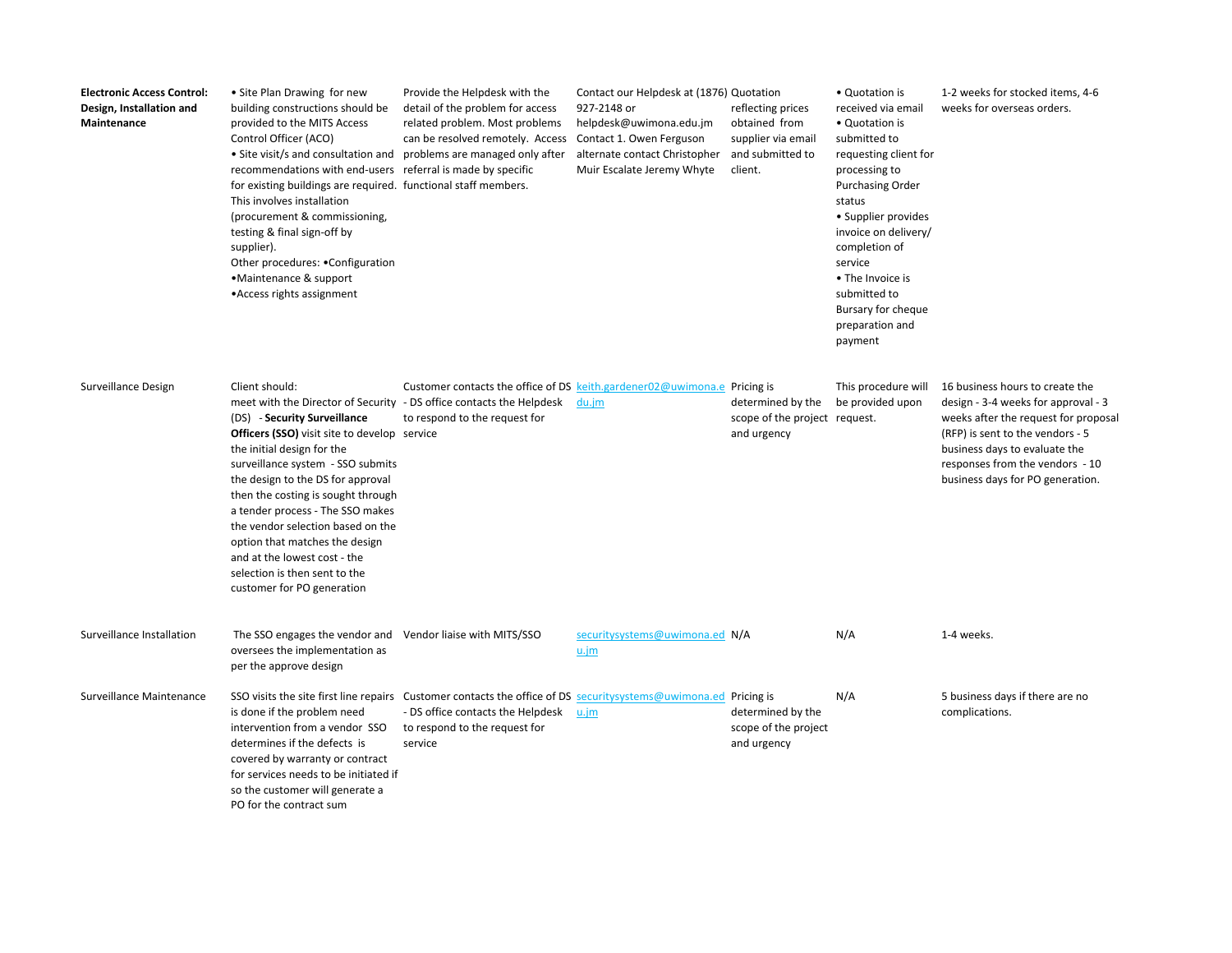| Intrusion Detection Design                 | Client should meet with the<br>Director of Security (DS) -<br>Security Surveillance Officers<br>(SSO) visit site to develop the initial service<br>design for the surveillance system<br>- SSO submits the design to the DS<br>for approval then the costing is<br>sought through a tender process -<br>The SSO makes the vendor<br>selection based on the option that<br>matches the design and at the<br>lowest cost - the selection is then<br>sent to the customer for PO<br>generation | Customer contacts the office of DS Primary contact:<br>- DS office contacts the Helpdesk 1. Kevin Duncan<br>to respond to the request for | 2. Owen Ferguson                                   | Pricing is<br>determined by the<br>scope of the project<br>and urgency | N/A | 5 business days if there are no<br>complications.     |
|--------------------------------------------|---------------------------------------------------------------------------------------------------------------------------------------------------------------------------------------------------------------------------------------------------------------------------------------------------------------------------------------------------------------------------------------------------------------------------------------------------------------------------------------------|-------------------------------------------------------------------------------------------------------------------------------------------|----------------------------------------------------|------------------------------------------------------------------------|-----|-------------------------------------------------------|
| <b>Intrusion Detection</b><br>Installation | Client should meet with the<br>Director of Security (DS) -<br>Security Surveillance Officers<br>(SSO) visit site to develop the initial service<br>design for the surveillance system<br>- SSO submits the design to the DS<br>for approval then the costing is<br>sought through a tender process -<br>The SSO makes the vendor<br>selection based on the option that<br>matches the design and at the<br>lowest cost - the selection is then<br>sent to the customer for PO<br>generation | Customer contacts the office of DS Primary contact:<br>- DS office contacts the Helpdesk 1: Kevin Duncan<br>to respond to the request for | 2: Owen Ferguson                                   | Pricing is<br>determined by the<br>scope of the project<br>and urgency | N/A | Depending on the scope of the<br>project.             |
| <b>Intrusion Detection</b><br>Maintenance  | Client should meet with the<br>Director of Security (DS) -<br>Security Surveillance Officers<br>(SSO) visit site to develop the initial service<br>design for the surveillance system<br>- SSO submits the design to the DS<br>for approval then the costing is<br>sought through a tender process -<br>The SSO makes the vendor<br>selection based on the option that<br>matches the design and at the<br>lowest cost - the selection is then<br>sent to the customer for PO<br>generation | Customer contacts the office of DS 1: Kevin Duncan<br>- DS office contacts the Helpdesk 2: Owen Ferguson<br>to respond to the request for |                                                    | Pricing is<br>determined by the<br>scope of the project<br>and urgency | N/A | Depending on the nature of the<br>issues highlighted. |
| Network Installation                       | the supervision of MITS Network approved and signed off.<br>team                                                                                                                                                                                                                                                                                                                                                                                                                            | Vendor installed equipment under Testing is done after installation is <b>Contact</b>                                                     | 1. Andrea Saunders<br>2. Aleathia Afflick-Mitchell | The costing is done $N/A$<br>during the design<br>stage                |     | Dependent on nature of project.                       |